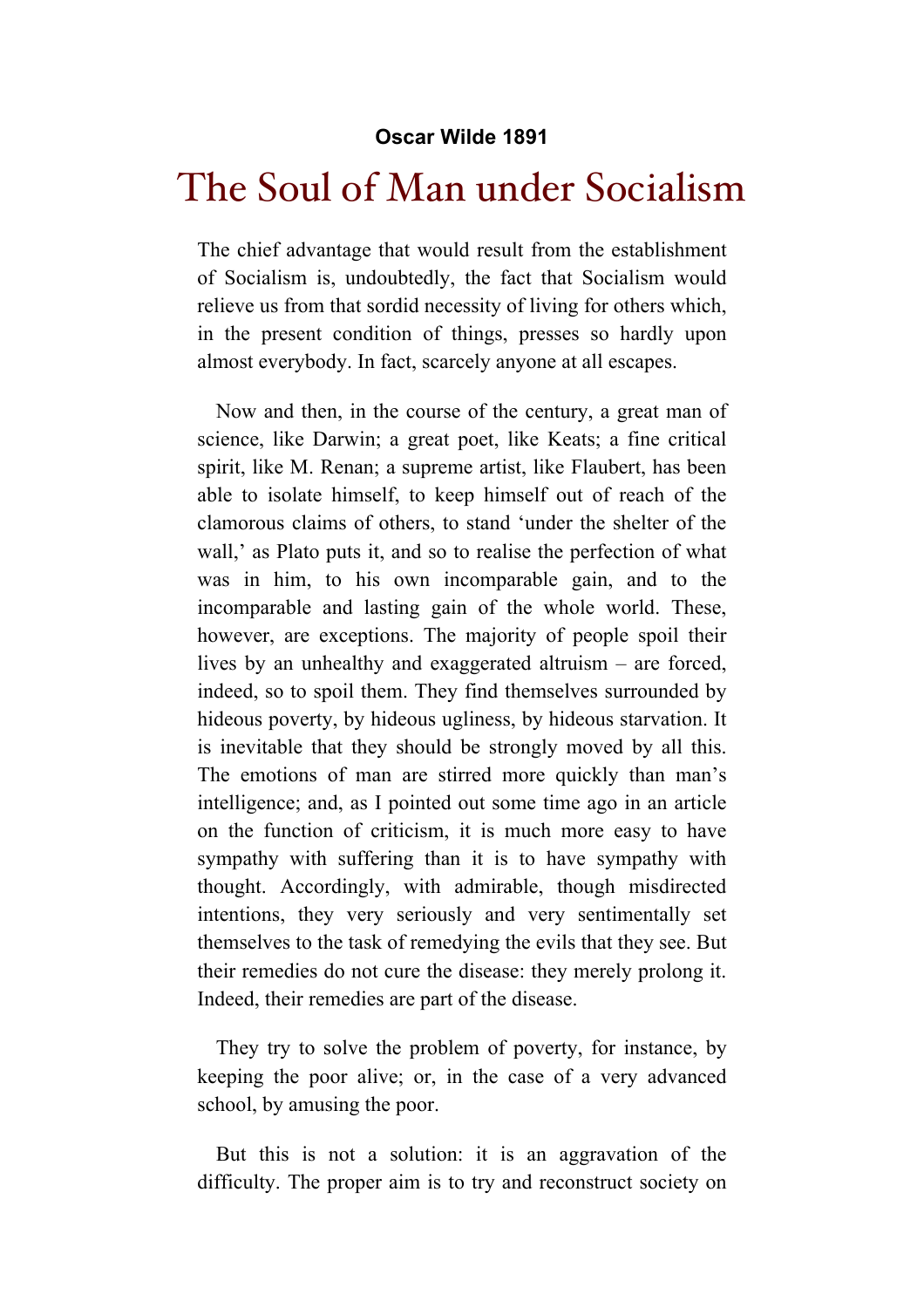such a basis that poverty will be impossible. And the altruistic virtues have really prevented the carrying out of this aim. Just as the worst slave-owners were those who were kind to their slaves, and so prevented the horror of the system being realised by those who suffered from it, and understood by those who contemplated it, so, in the present state of things in England, the people who do most harm are the people who try to do most good; and at last we have had the spectacle of men who have really studied the problem and know the life – educated men who live in the East End – coming forward and imploring the community to restrain its altruistic impulses of charity, benevolence, and the like. They do so on the ground that such charity degrades and demoralises. They are perfectly right. Charity creates a multitude of sins.

There is also this to be said. It is immoral to use private property in order to alleviate the horrible evils that result from the institution of private property. It is both immoral and unfair.

Under Socialism all this will, of course, be altered. There will be no people living in fetid dens and fetid rags, and bringing up unhealthy, hunger-pinched children in the midst of impossible and absolutely repulsive surroundings. The security of society will not depend, as it does now, on the state of the weather. If a frost comes we shall not have a hundred thousand men out of work, tramping about the streets in a state of disgusting misery, or whining to their neighbours for alms, or crowding round the doors of loathsome shelters to try and secure a hunch of bread and a night's unclean lodging. Each member of the society will share in the general prosperity and happiness of the society, and if a frost comes no one will practically be anything the worse.

Upon the other hand, Socialism itself will be of value simply because it will lead to Individualism.

Socialism, Communism, or whatever one chooses to call it, by converting private property into public wealth, and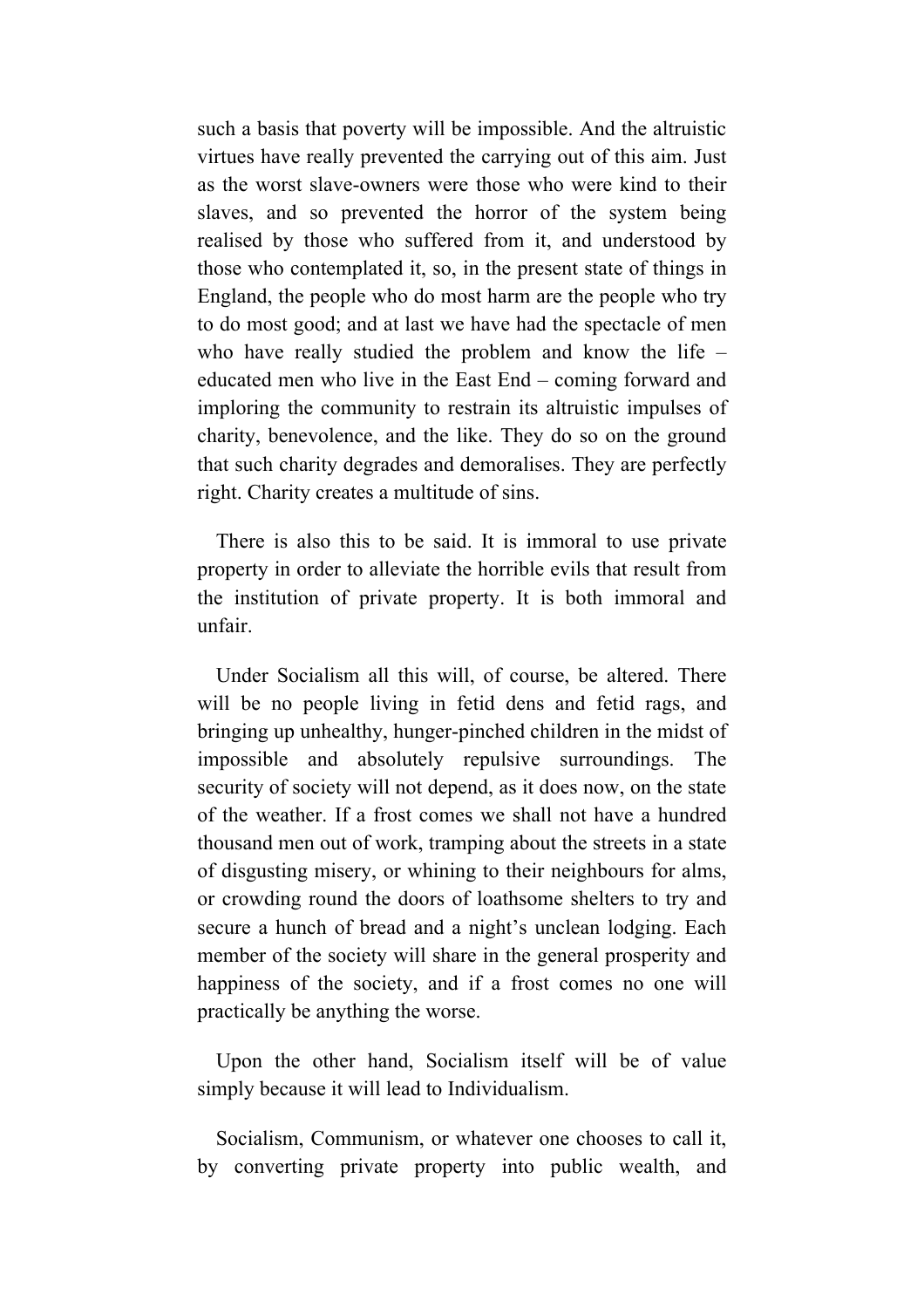substituting co-operation for competition, will restore society to its proper condition of a thoroughly healthy organism, and insure the material well-being of each member of the community. It will, in fact, give Life its proper basis and its proper environment. But for the full development of Life to its highest mode of perfection, something more is needed. What is needed is Individualism. If the Socialism is Authoritarian; if there are Governments armed with economic power as they are now with political power; if, in a word, we are to have Industrial Tyrannies, then the last state of man will be worse than the first. At present, in consequence of the existence of private property, a great many people are enabled to develop a certain very limited amount of Individualism. They are either under no necessity to work for their living, or are enabled to choose the sphere of activity that is really congenial to them, and gives them pleasure. These are the poets, the philosophers, the men of science, the men of culture – in a word, the real men, the men who have realised themselves, and in whom all Humanity gains a partial realisation. Upon the other hand, there are a great many people who, having no private property of their own, and being always on the brink of sheer starvation, are compelled to do the work of beasts of burden, to do work that is quite uncongenial to them, and to which they are forced by the peremptory, unreasonable, degrading Tyranny of want. These are the poor, and amongst them there is no grace of manner, or charm of speech, or civilisation, or culture, or refinement in pleasures, or joy of life. From their collective force Humanity gains much in material prosperity. But it is only the material result that it gains, and the man who is poor is in himself absolutely of no importance. He is merely the infinitesimal atom of a force that, so far from regarding him, crushes him: indeed, prefers him crushed, as in that case he is far more obedient.

Of course, it might be said that the Individualism generated under conditions of private property is not always, or even as a rule, of a fine or wonderful type, and that the poor, if they have not culture and charm, have still many virtues. Both these statements would be quite true. The possession of private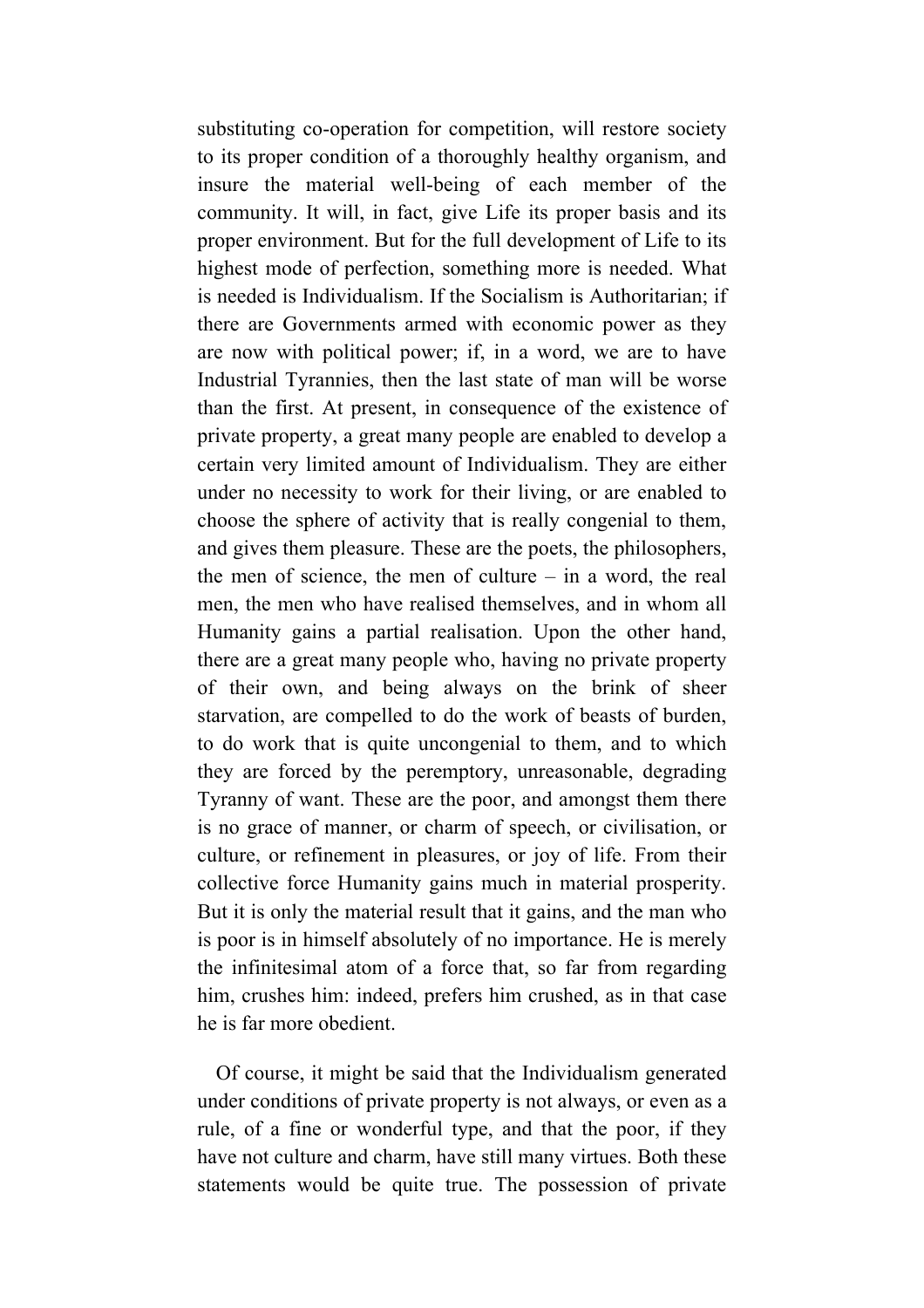property is very often extremely demoralising, and that is, of course, one of the reasons why Socialism wants to get rid of the institution. In fact, property is really a nuisance. Some years ago people went about the country saying that property has duties. They said it so often and so tediously that, at last, the Church has begun to say it. One hears it now from every pulpit. It is perfectly true. Property not merely has duties, but has so many duties that its possession to any large extent is a bore. It involves endless claims upon one, endless attention to business, endless bother. If property had simply pleasures, we could stand it; but its duties make it unbearable. In the interest of the rich we must get rid of it. The virtues of the poor may be readily admitted, and are much to be regretted. We are often told that the poor are grateful for charity. Some of them are, no doubt, but the best amongst the poor are never grateful. They are ungrateful, discontented, disobedient, and rebellious. They are quite right to be so. Charity they feel to be a ridiculously inadequate mode of partial restitution, or a sentimental dole, usually accompanied by some impertinent attempt on the part of the sentimentalist to tyrannise over their private lives. Why should they be grateful for the crumbs that fall from the rich man's table? They should be seated at the board, and are beginning to know it. As for being discontented, a man who would not be discontented with such surroundings and such a low mode of life would be a perfect brute. Disobedience, in the eyes of anyone who has read history, is man's original virtue. It is through disobedience that progress has been made, through disobedience and through rebellion. Sometimes the poor are praised for being thrifty. But to recommend thrift to the poor is both grotesque and insulting. It is like advising a man who is starving to eat less. For a town or country labourer to practise thrift would be absolutely immoral. Man should not be ready to show that he can live like a badly-fed animal. He should decline to live like that, and should either steal or go on the rates, which is considered by many to be a form of stealing. As for begging, it is safer to beg than to take, but it is finer to take than to beg. No: a poor man who is ungrateful, unthrifty, discontented, and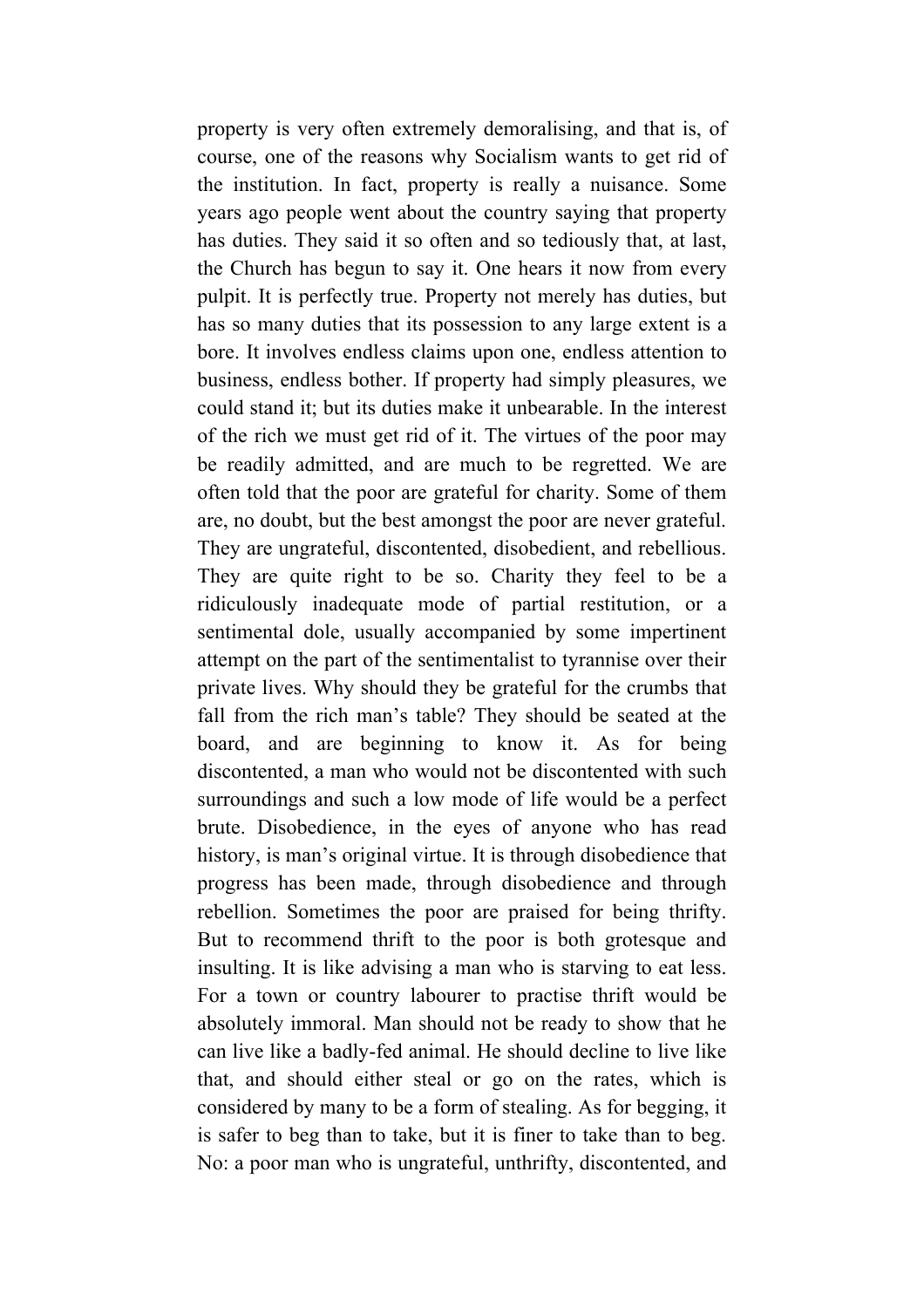rebellious, is probably a real personality, and has much in him. He is at any rate a healthy protest. As for the virtuous poor, one can pity them, of course, but one cannot possibly admire them. They have made private terms with the enemy, and sold their birthright for very bad pottage. They must also be extraordinarily stupid. I can quite understand a man accepting laws that protect private property, and admit of its accumulation, as long as he himself is able under those conditions to realise some form of beautiful and intellectual life. But it is almost incredible to me how a man whose life is marred and made hideous by such laws can possibly acquiesce in their continuance.

However, the explanation is not really difficult to find. It is simply this. Misery and poverty are so absolutely degrading, and exercise such a paralysing effect over the nature of men, that no class is ever really conscious of its own suffering. They have to be told of it by other people, and they often entirely disbelieve them. What is said by great employers of labour against agitators is unquestionably true. Agitators are a set of interfering, meddling people, who come down to some perfectly contented class of the community, and sow the seeds of discontent amongst them. That is the reason why agitators are so absolutely necessary. Without them, in our incomplete state, there would be no advance towards civilisation. Slavery was put down in America, not in consequence of any action on the part of the slaves, or even any express desire on their part that they should be free. It was put down entirely through the grossly illegal conduct of certain agitators in Boston and elsewhere, who were not slaves themselves, nor owners of slaves, nor had anything to do with the question really. It was, undoubtedly, the Abolitionists who set the torch alight, who began the whole thing. And it is curious to note that from the slaves themselves they received, not merely very little assistance, but hardly any sympathy even; and when at the close of the war the slaves found themselves free, found themselves indeed so absolutely free that they were free to starve, many of them bitterly regretted the new state of things. To the thinker, the most tragic fact in the whole of the French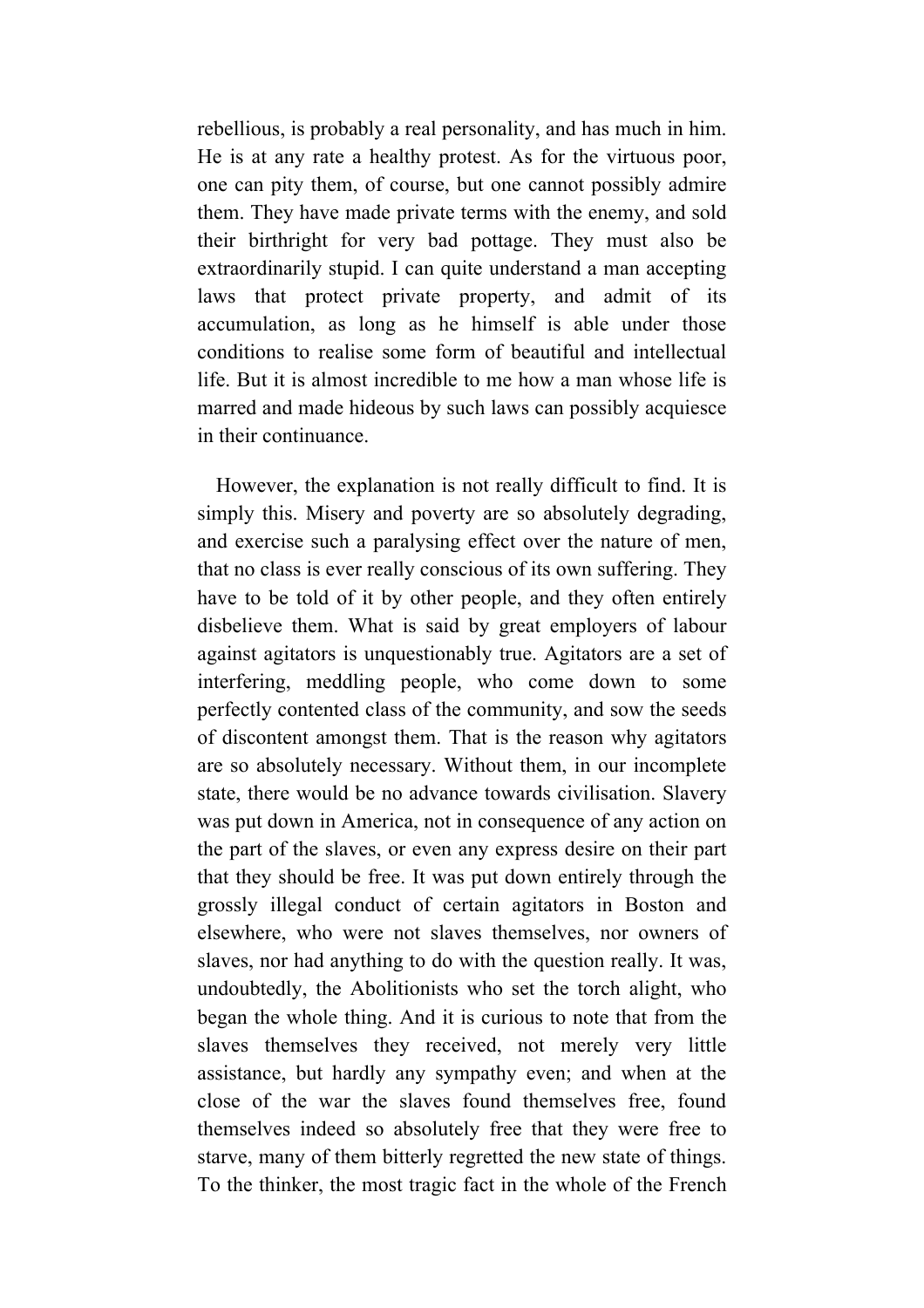Revolution is not that Marie Antoinette was killed for being a queen, but that the starved peasant of the Vendee voluntarily went out to die for the hideous cause of feudalism.

It is clear, then, that no Authoritarian Socialism will do. For while under the present system a very large number of people can lead lives of a certain amount of freedom and expression and happiness, under an industrial-barrack system, or a system of economic tyranny, nobody would be able to have any such freedom at all. It is to be regretted that a portion of our community should be practically in slavery, but to propose to solve the problem by enslaving the entire community is childish. Every man must be left quite free to choose his own work. No form of compulsion must be exercised over him. If there is, his work will not be good for him, will not be good in itself, and will not be good for others. And by work I simply mean activity of any kind.

I hardly think that any Socialist, nowadays, would seriously propose that an inspector should call every morning at each house to see that each citizen rose up and did manual labour for eight hours. Humanity has got beyond that stage, and reserves such a form of life for the people whom, in a very arbitrary manner, it chooses to call criminals. But I confess that many of the socialistic views that I have come across seem to me to be tainted with ideas of authority, if not of actual compulsion. Of course, authority and compulsion are out of the question. All association must be quite voluntary. It is only in voluntary associations that man is fine.

But it may be asked how Individualism, which is now more or less dependent on the existence of private property for its development, will benefit by the abolition of such private property. The answer is very simple. It is true that, under existing conditions, a few men who have had private means of their own, such as Byron, Shelley, Browning, Victor Hugo, Baudelaire, and others, have been able to realise their personality more or less completely. Not one of these men ever did a single day's work for hire. They were relieved from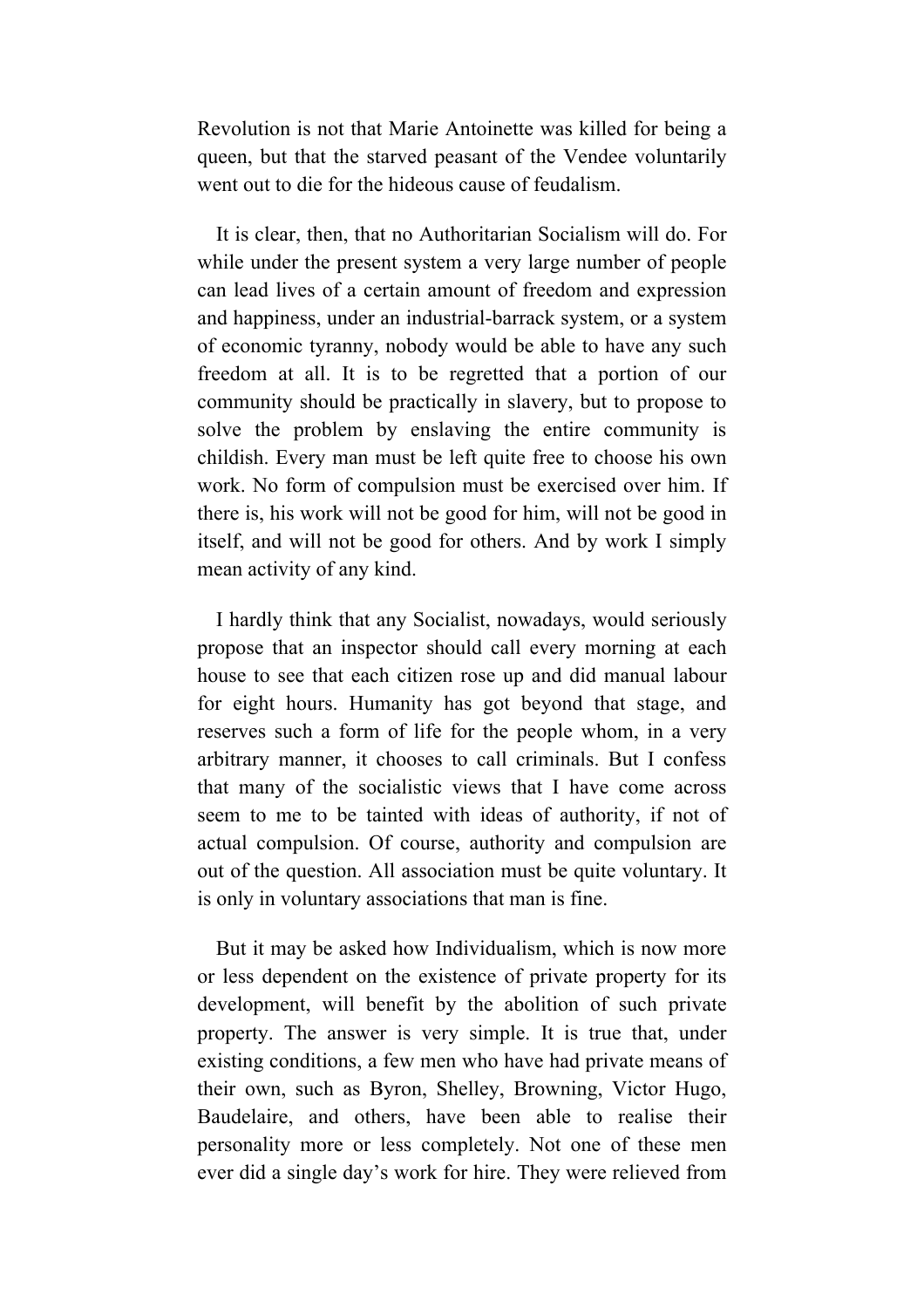poverty. They had an immense advantage. The question is whether it would be for the good of Individualism that such an advantage should be taken away. Let us suppose that it is taken away. What happens then to Individualism? How will it benefit?

It will benefit in this way. Under the new conditions Individualism will be far freer, far finer, and far more intensified than it is now. I am not talking of the great imaginatively-realised Individualism of such poets as I have mentioned, but of the great actual Individualism latent and potential in mankind generally. For the recognition of private property has really harmed Individualism, and obscured it, by confusing a man with what he possesses. It has led Individualism entirely astray. It has made gain not growth its aim. So that man thought that the important thing was to have, and did not know that the important thing is to be. The true perfection of man lies, not in what man has, but in what man is.

Private property has crushed true Individualism, and set up an Individualism that is false. It has debarred one part of the community from being individual by starving them. It has debarred the other part of the community from being individual by putting them on the wrong road, and encumbering them. Indeed, so completely has man's personality been absorbed by his possessions that the English law has always treated offences against a man's property with far more severity than offences against his person, and property is still the test of complete citizenship. The industry necessary for the making money is also very demoralising. In a community like ours, where property confers immense distinction, social position, honour, respect, titles, and other pleasant things of the kind, man, being naturally ambitious, makes it his aim to accumulate this property, and goes on wearily and tediously accumulating it long after he has got far more than he wants, or can use, or enjoy, or perhaps even know of. Man will kill himself by overwork in order to secure property, and really, considering the enormous advantages that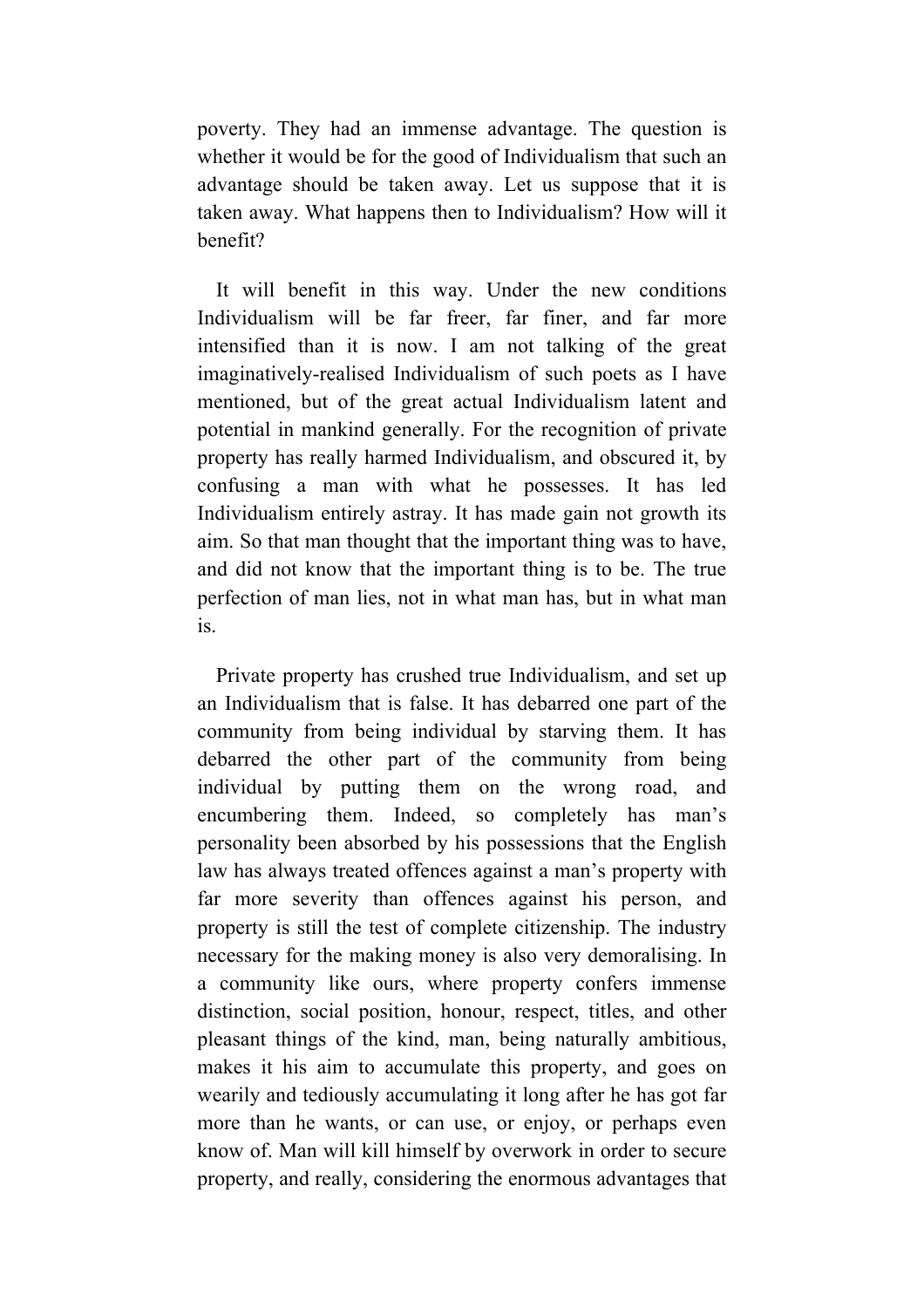property brings, one is hardly surprised. One's regret is that society should be constructed on such a basis that man has been forced into a groove in which he cannot freely develop what is wonderful, and fascinating, and delightful in  $him - in$ which, in fact, he misses the true pleasure and joy of living. He is also, under existing conditions, very insecure. An enormously wealthy merchant may be  $-$  often is  $-$  at every moment of his life at the mercy of things that are not under his control. If the wind blows an extra point or so, or the weather suddenly changes, or some trivial thing happens, his ship may go down, his speculations may go wrong, and he finds himself a poor man, with his social position quite gone. Now, nothing should be able to harm a man except himself. Nothing should be able to rob a man at all. What a man really has, is what is in him. What is outside of him should be a matter of no importance.

With the abolition of private property, then, we shall have true, beautiful, healthy Individualism. Nobody will waste his life in accumulating things, and the symbols for things. One will live. To live is the rarest thing in the world. Most people exist, that is all.

It is a question whether we have ever seen the full expression of a personality, except on the imaginative plane of art. In action, we never have. Caesar, says Mommsen, was the complete and perfect man. But how tragically insecure was Caesar! Wherever there is a man who exercises authority, there is a man who resists authority. Caesar was very perfect, but his perfection travelled by too dangerous a road. Marcus Aurelius was the perfect man, says Renan. Yes; the great emperor was a perfect man. But how intolerable were the endless claims upon him! He staggered under the burden of the empire. He was conscious how inadequate one man was to bear the weight of that Titan and too vast orb. What I mean by a perfect man is one who develops under perfect conditions; one who is not wounded, or worried or maimed, or in danger. Most personalities have been obliged to be rebels. Half their strength has been wasted in friction. Byron's personality, for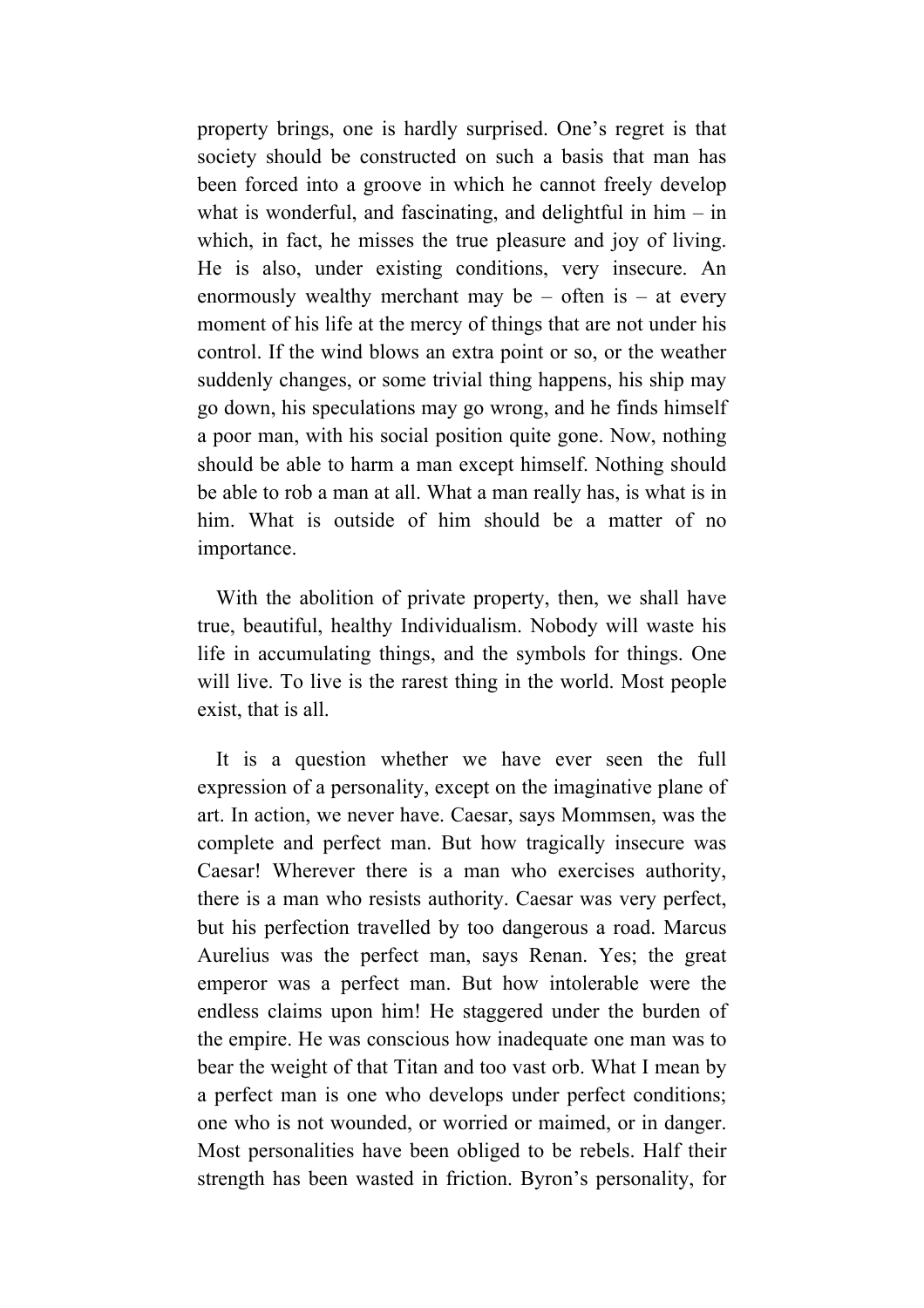instance, was terribly wasted in its battle with the stupidity, and hypocrisy, and Philistinism of the English. Such battles do not always intensify strength: they often exaggerate weakness. Byron was never able to give us what he might have given us. Shelley escaped better. Like Byron, he got out of England as soon as possible. But he was not so well known. If the English had had any idea of what a great poet he really was, they would have fallen on him with tooth and nail, and made his life as unbearable to him as they possibly could. But he was not a remarkable figure in society, and consequently he escaped, to a certain degree. Still, even in Shelley the note of rebellion is sometimes too strong. The note of the perfect personality is not rebellion, but peace.

It will be a marvellous thing – the true personality of man – when we see it. It will grow naturally and simply, flowerlike, or as a tree grows. It will not be at discord. It will never argue or dispute. It will not prove things. It will know everything. And yet it will not busy itself about knowledge. It will have wisdom. Its value will not be measured by material things. It will have nothing. And yet it will have everything, and whatever one takes from it, it will still have, so rich will it be. It will not be always meddling with others, or asking them to be like itself. It will love them because they will be different. And yet while it will not meddle with others, it will help all, as a beautiful thing helps us, by being what it is. The personality of man will be very wonderful. It will be as wonderful as the personality of a child.

In its development it will be assisted by Christianity, if men desire that; but if men do not desire that, it will develop none the less surely. For it will not worry itself about the past, nor care whether things happened or did not happen. Nor will it admit any laws but its own laws; nor any authority but its own authority. Yet it will love those who sought to intensify it, and speak often of them. And of these Christ was one.

'Know thyself' was written over the portal of the antique world. Over the portal of the new world, 'Be thyself' shall be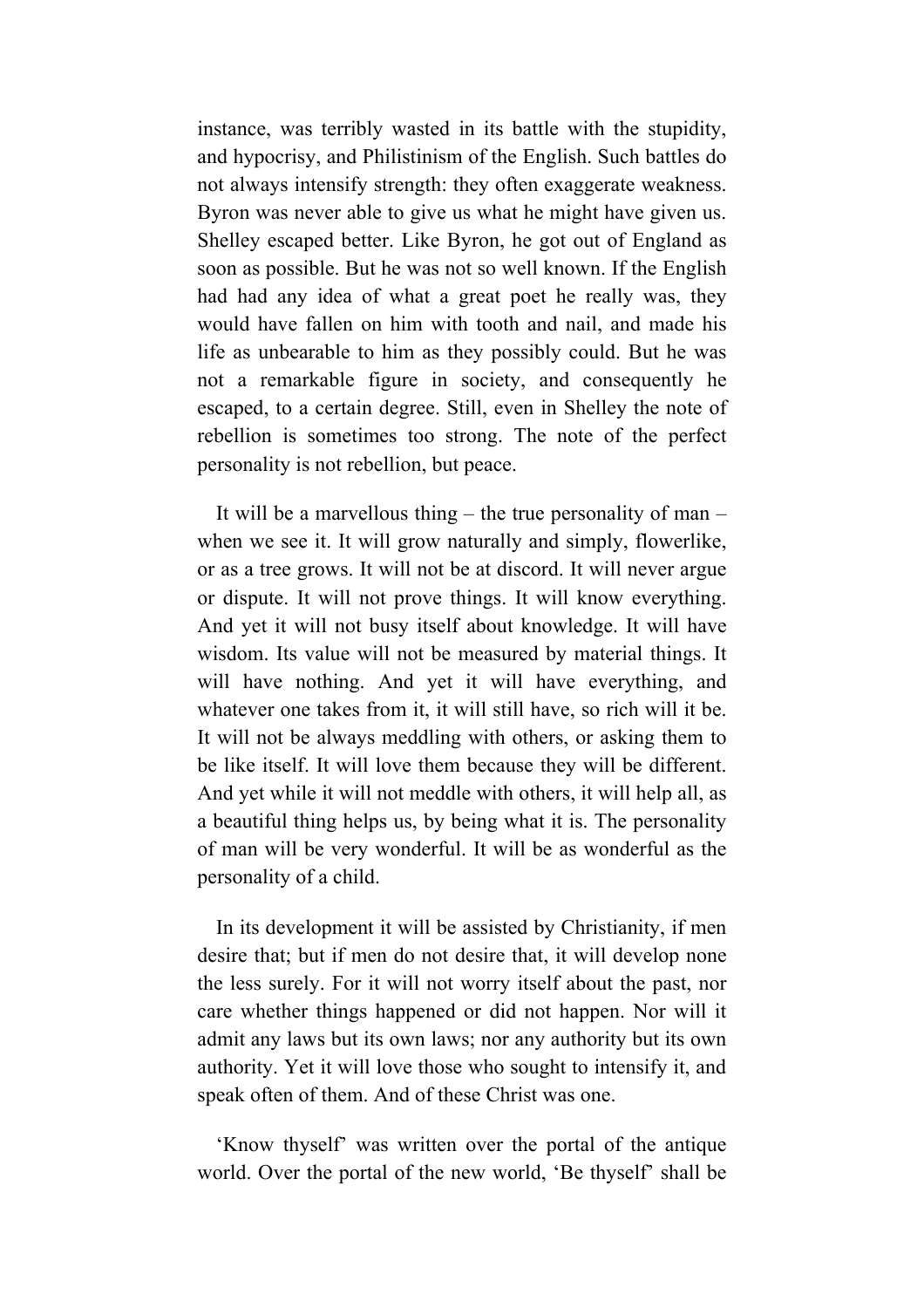written. And the message of Christ to man was simply 'Be thyself.' That is the secret of Christ.

When Jesus talks about the poor he simply means personalities, just as when he talks about the rich he simply means people who have not developed their personalities. Jesus moved in a community that allowed the accumulation of private property just as ours does, and the gospel that he preached was not that in such a community it is an advantage for a man to live on scanty, unwholesome food, to wear ragged, unwholesome clothes, to sleep in horrid, unwholesome dwellings, and a disadvantage for a man to live under healthy, pleasant, and decent conditions. Such a view would have been wrong there and then, and would, of course, be still more wrong now and in England; for as man moves northward the material necessities of life become of more vital importance, and our society is infinitely more complex, and displays far greater extremes of luxury and pauperism than any society of the antique world. What Jesus meant, was this. He said to man, 'You have a wonderful personality. Develop it. Be yourself. Don't imagine that your perfection lies in accumulating or possessing external things. Your affection is inside of you. If only you could realise that, you would not want to be rich. Ordinary riches can be stolen from a man. Real riches cannot. In the treasury-house of your soul, there are infinitely precious things, that may not be taken from you. And so, try to so shape your life that external things will not harm you. And try also to get rid of personal property. It involves sordid preoccupation, endless industry, continual wrong. Personal property hinders Individualism at every step.' It is to be noted that Jesus never says that impoverished people are necessarily good, or wealthy people necessarily bad. That would not have been true. Wealthy people are, as a class, better than impoverished people, more moral, more intellectual, more well-behaved. There is only one class in the community that thinks more about money than the rich, and that is the poor. The poor can think of nothing else. That is the misery of being poor. What Jesus does say is that man reaches his perfection, not through what he has, not even through what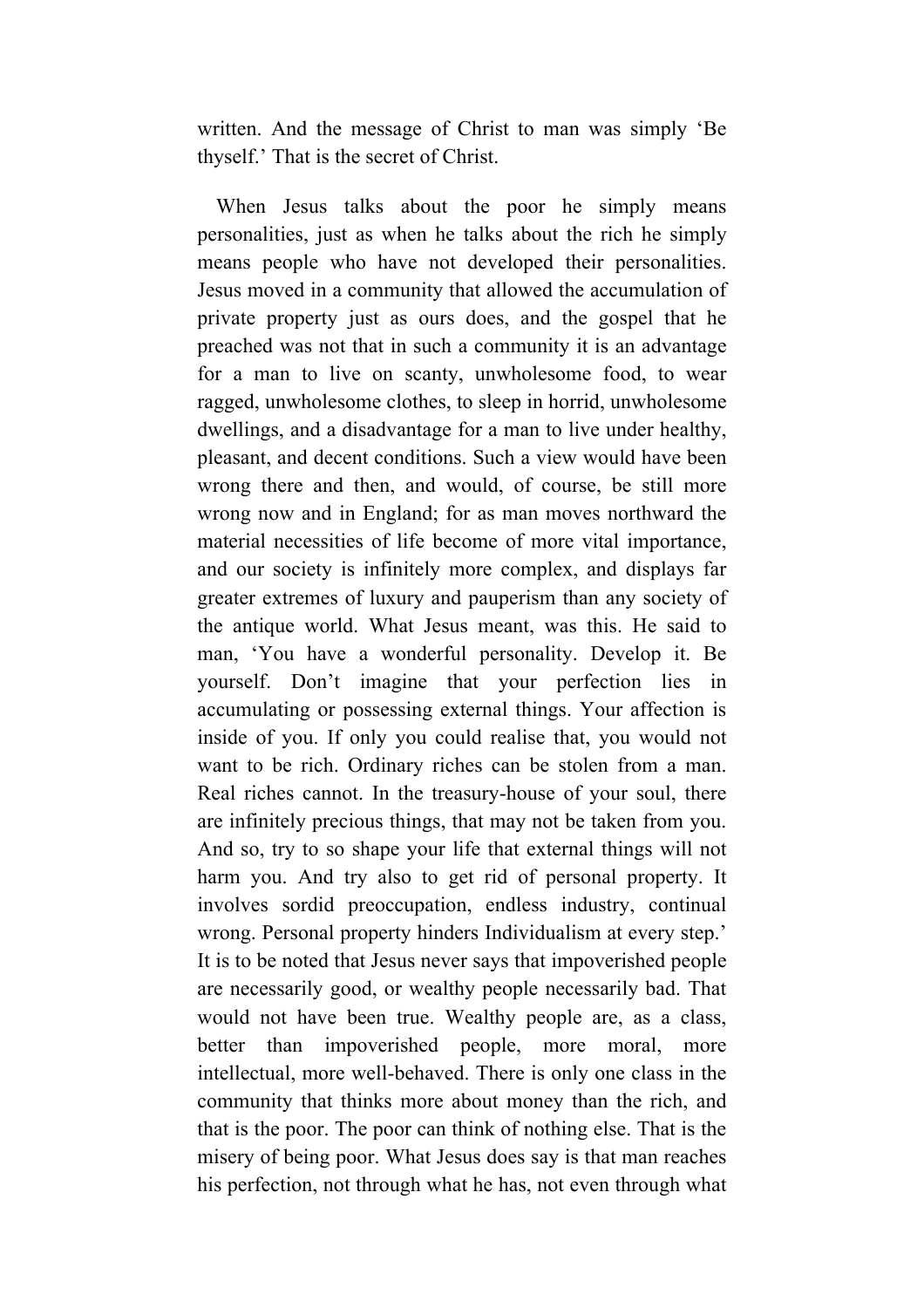he does, but entirely through what he is. And so the wealthy young man who comes to Jesus is represented as a thoroughly good citizen, who has broken none of the laws of his state, none of the commandments of his religion. He is quite respectable, in the ordinary sense of that extraordinary word. Jesus says to him, 'You should give up private property. It hinders you from realising your perfection. It is a drag upon you. It is a burden. Your personality does not need it. It is within you, and not outside of you, that you will find what you really are, and what you really want.' To his own friends he says the same thing. He tells them to be themselves, and not to be always worrying about other things. What do other things matter? Man is complete in himself. When they go into the world, the world will disagree with them. That is inevitable. The world hates Individualism. But that is not to trouble them. They are to be calm and self-centred. If a man takes their cloak, they are to give him their coat, just to show that material things are of no importance. If people abuse them, they are not to answer back. What does it signify? The things people say of a man do not alter a man. He is what he is. Public opinion is of no value whatsoever. Even if people employ actual violence, they are not to be violent in turn. That would be to fall to the same low level. After all, even in prison, a man can be quite free. His soul can be free. His personality can be untroubled. He can be at peace. And, above all things, they are not to interfere with other people or judge them in any way. Personality is a very mysterious thing. A man cannot always be estimated by what he does. He may keep the law, and yet be worthless. He may break the law, and yet be fine. He may be bad, without ever doing anything bad. He may commit a sin against society, and yet realise through that sin his true perfection.

There was a woman who was taken in adultery. We are not told the history of her love, but that love must have been very great; for Jesus said that her sins were forgiven her, not because she repented, but because her love was so intense and wonderful. Later on, a short time before his death, as he sat at a feast, the woman came in and poured costly perfumes on his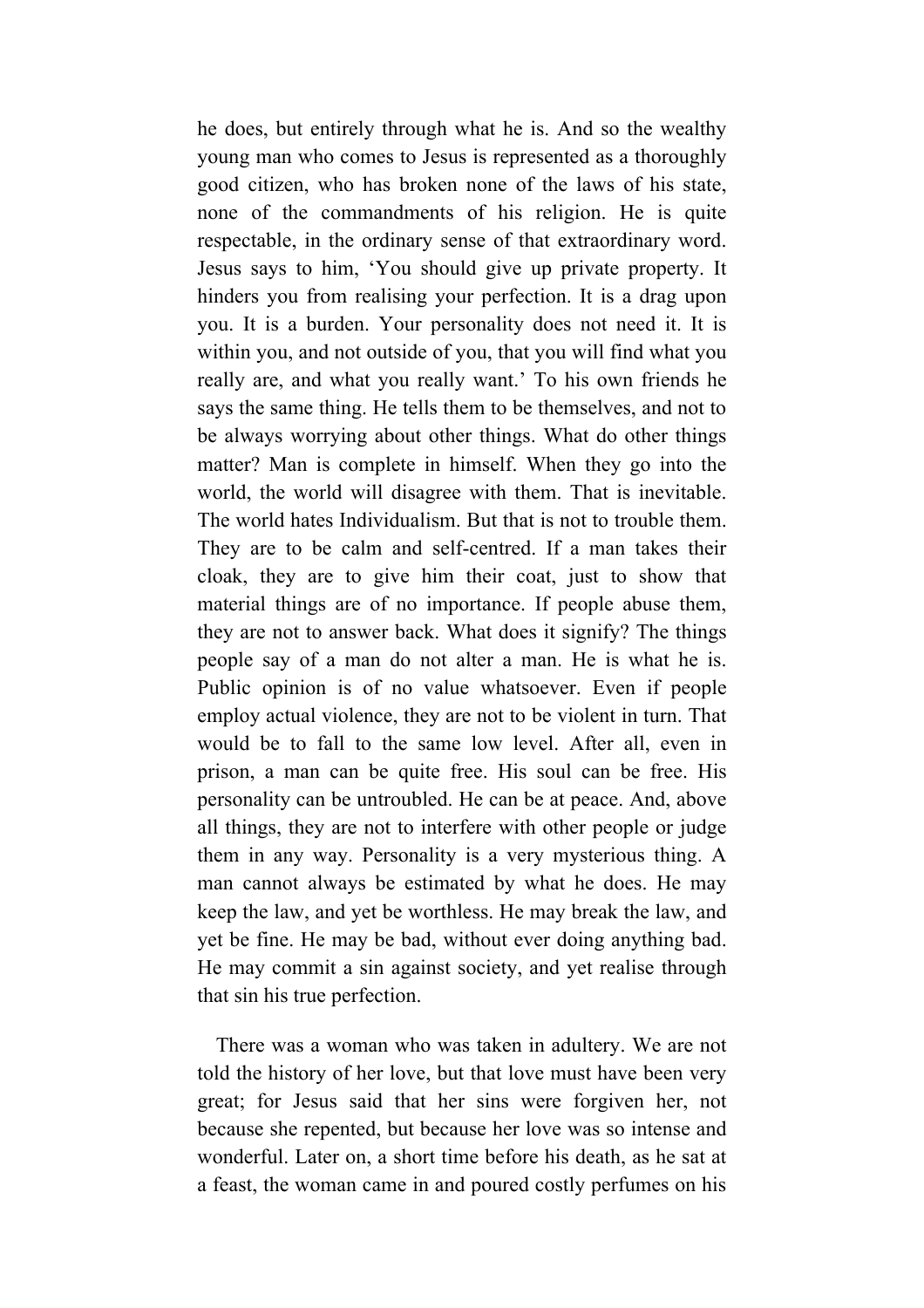hair. His friends tried to interfere with her, and said that it was an extravagance, and that the money that the perfume cost should have been expended on charitable relief of people in want, or something of that kind. Jesus did not accept that view. He pointed out that the material needs of Man were great and very permanent, but that the spiritual needs of Man were greater still, and that in one divine moment, and by selecting its own mode of expression, a personality might make itself perfect. The world worships the woman, even now, as a saint.

Yes; there are suggestive things in Individualism. Socialism annihilates family life, for instance. With the abolition of private property, marriage in its present form must disappear. This is part of the programme. Individualism accepts this and makes it fine. It converts the abolition of legal restraint into a form of freedom that will help the full development of personality, and make the love of man and woman more wonderful, more beautiful, and more ennobling. Jesus knew this. He rejected the claims of family life, although they existed in his day and community in a very marked form. 'Who is my mother? Who are my brothers?' he said, when he was told that they wished to speak to him. When one of his followers asked leave to go and bury his father, 'Let the dead bury the dead,' was his terrible answer. He would allow no claim whatsoever to be made on personality.

And so he who would lead a Christlike life is he who is perfectly and absolutely himself. He may be a great poet, or a great man of science; or a young student at a University, or one who watches sheep upon a moor; or a maker of dramas, like Shakespeare, or a thinker about God, like Spinoza; or a child who plays in a garden, or a fisherman who throws his net into the sea. It does not matter what he is, as long as he realises the perfection of the soul that is within him. All imitation in morals and in life is wrong. Through the streets of Jerusalem at the present day crawls one who is mad and carries a wooden cross on his shoulders. He is a symbol of the lives that are marred by imitation. Father Damien was Christlike when he went out to live with the lepers, because in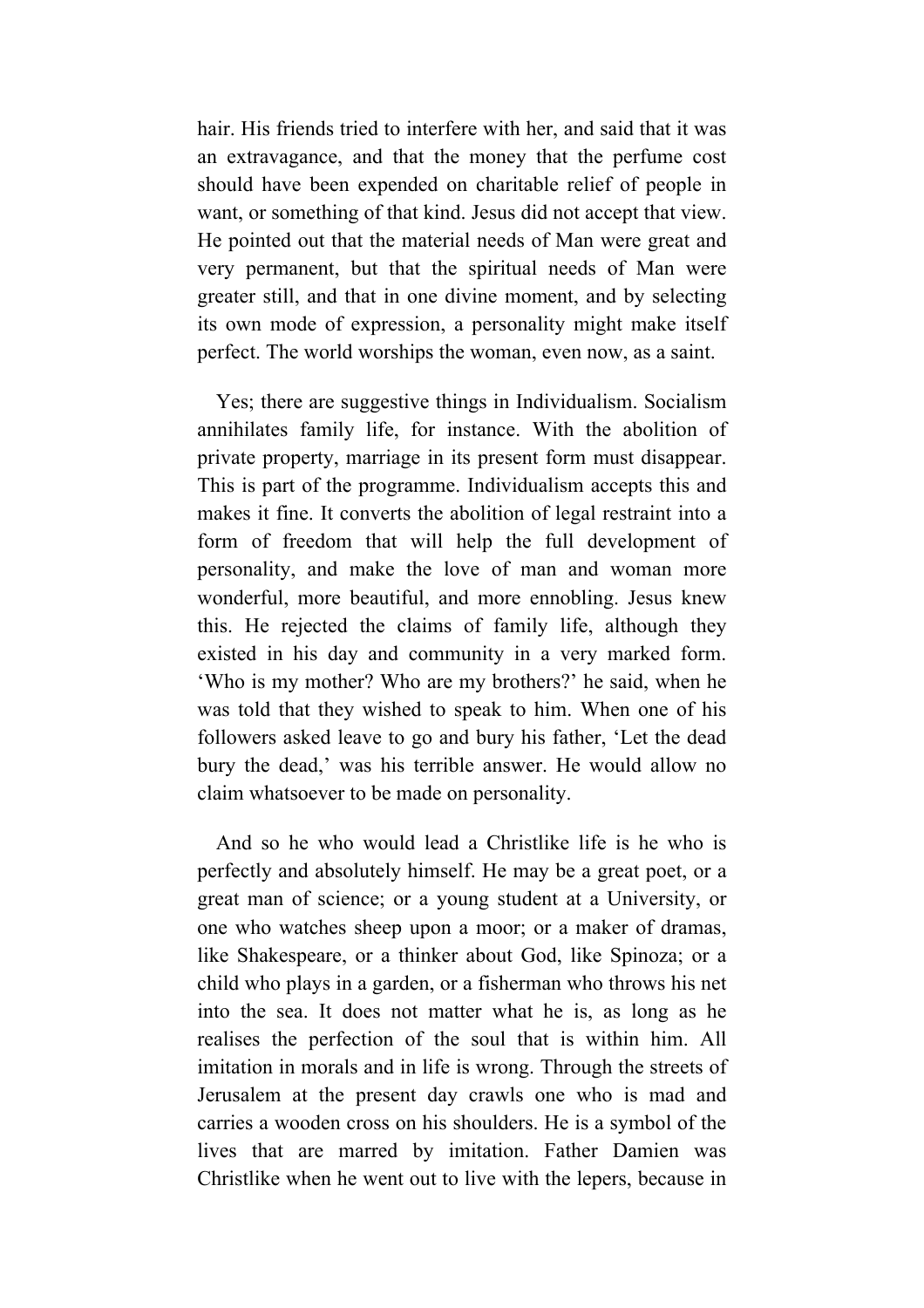such service he realised fully what was best in him. But he was not more Christlike than Wagner when he realised his soul in music; or than Shelley, when he realised his soul in song. There is no one type for man. There are as many perfections as there are imperfect men. And while to the claims of charity a man may yield and yet be free, to the claims of conformity no man may yield and remain free at all.

Individualism, then, is what through Socialism we are to attain to. As a natural result the State must give up all idea of government. It must give it up because, as a wise man once said many centuries before Christ, there is such a thing as leaving mankind alone; there is no such thing as governing mankind. All modes of government are failures. Despotism is unjust to everybody, including the despot, who was probably made for better things. Oligarchies are unjust to the many, and ochlocracies are unjust to the few. High hopes were once formed of democracy; but democracy means simply the bludgeoning of the people by the people for the people. It has been found out. I must say that it was high time, for all authority is quite degrading. It degrades those who exercise it, and degrades those over whom it is exercised. When it is violently, grossly, and cruelly used, it produces a good effect, by creating, or at any rate bringing out, the spirit of revolt and Individualism that is to kill it. When it is used with a certain amount of kindness, and accompanied by prizes and rewards, it is dreadfully demoralising. People, in that case, are less conscious of the horrible pressure that is being put on them, and so go through their lives in a sort of coarse comfort, like petted animals, without ever realising that they are probably thinking other people's thoughts, living by other people's standards, wearing practically what one may call other people's second-hand clothes, and never being themselves for a single moment. 'He who would be free,' says a fine thinker, 'must not conform.' And authority, by bribing people to conform, produces a very gross kind of over-fed barbarism amongst us.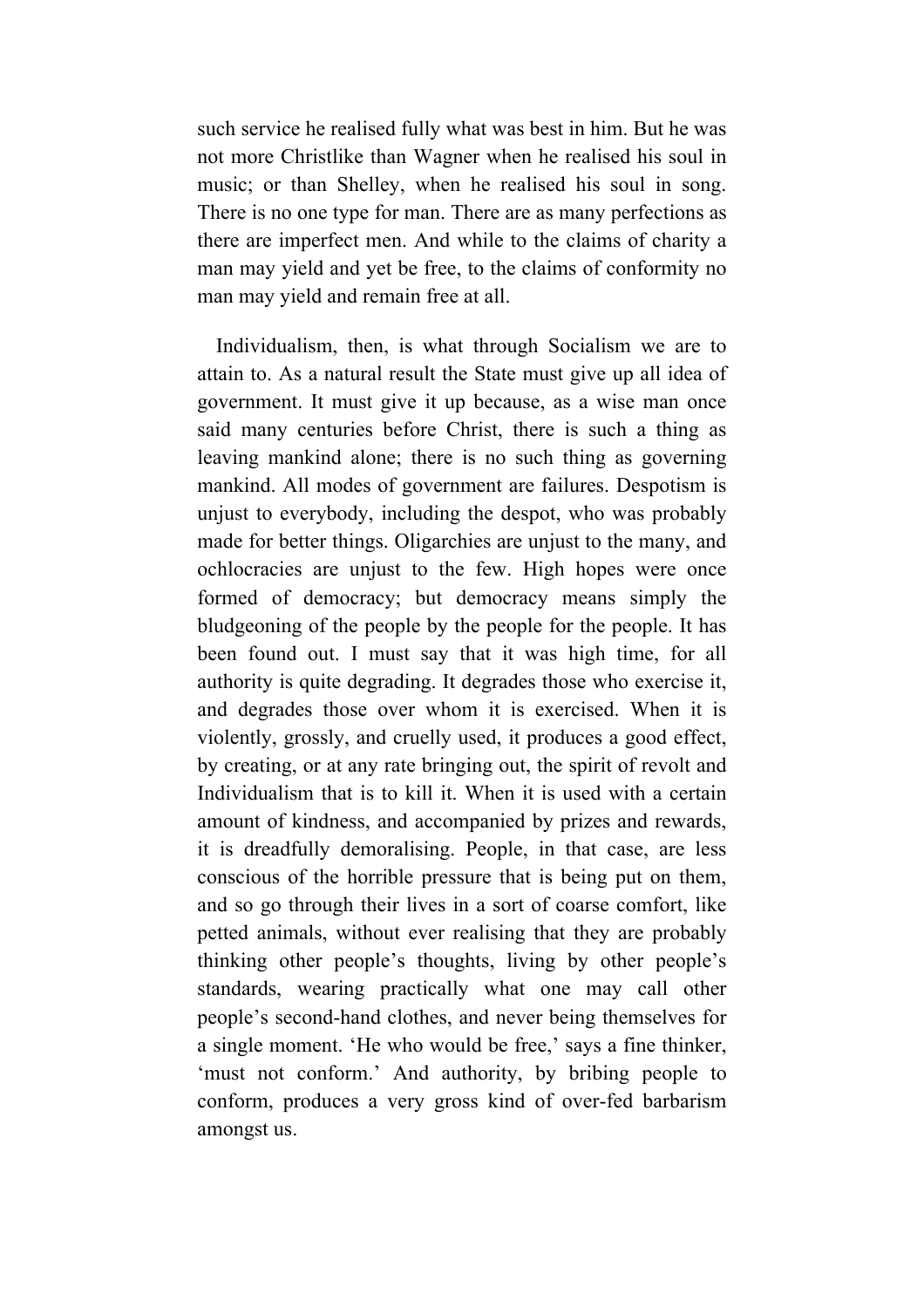With authority, punishment will pass away. This will be a great gain – a gain, in fact, of incalculable value. As one reads history, not in the expurgated editions written for school-boys and passmen, but in the original authorities of each time, one is absolutely sickened, not by the crimes that the wicked have committed, but by the punishments that the good have inflicted; and a community is infinitely more brutalised by the habitual employment of punishment, than it is by the occurrence of crime. It obviously follows that the more punishment is inflicted the more crime is produced, and most modern legislation has clearly recognised this, and has made it its task to diminish punishment as far as it thinks it can. Wherever it has really diminished it, the results have always been extremely good. The less punishment, the less crime. When there is no punishment at all, crime will either cease to exist, or, if it occurs, will be treated by physicians as a very distressing form of dementia, to be cured by care and kindness. For what are called criminals nowadays are not criminals at all. Starvation, and not sin, is the parent of modern crime. That indeed is the reason why our criminals are, as a class, so absolutely uninteresting from any psychological point of view. They are not marvellous Macbeths and terrible Vautrins. They are merely what ordinary, respectable, commonplace people would be if they had not got enough to eat. When private property is abolished there will be no necessity for crime, no demand for it; it will cease to exist. Of course, all crimes are not crimes against property, though such are the crimes that the English law, valuing what a man has more than what a man is, punishes with the harshest and most horrible severity, if we except the crime of murder, and regard death as worse than penal servitude, a point on which our criminals, I believe, disagree. But though a crime may not be against property, it may spring from the misery and rage and depression produced by our wrong system of propertyholding, and so, when that system is abolished, will disappear. When each member of the community has sufficient for his wants, and is not interfered with by his neighbour, it will not be an object of any interest to him to interfere with anyone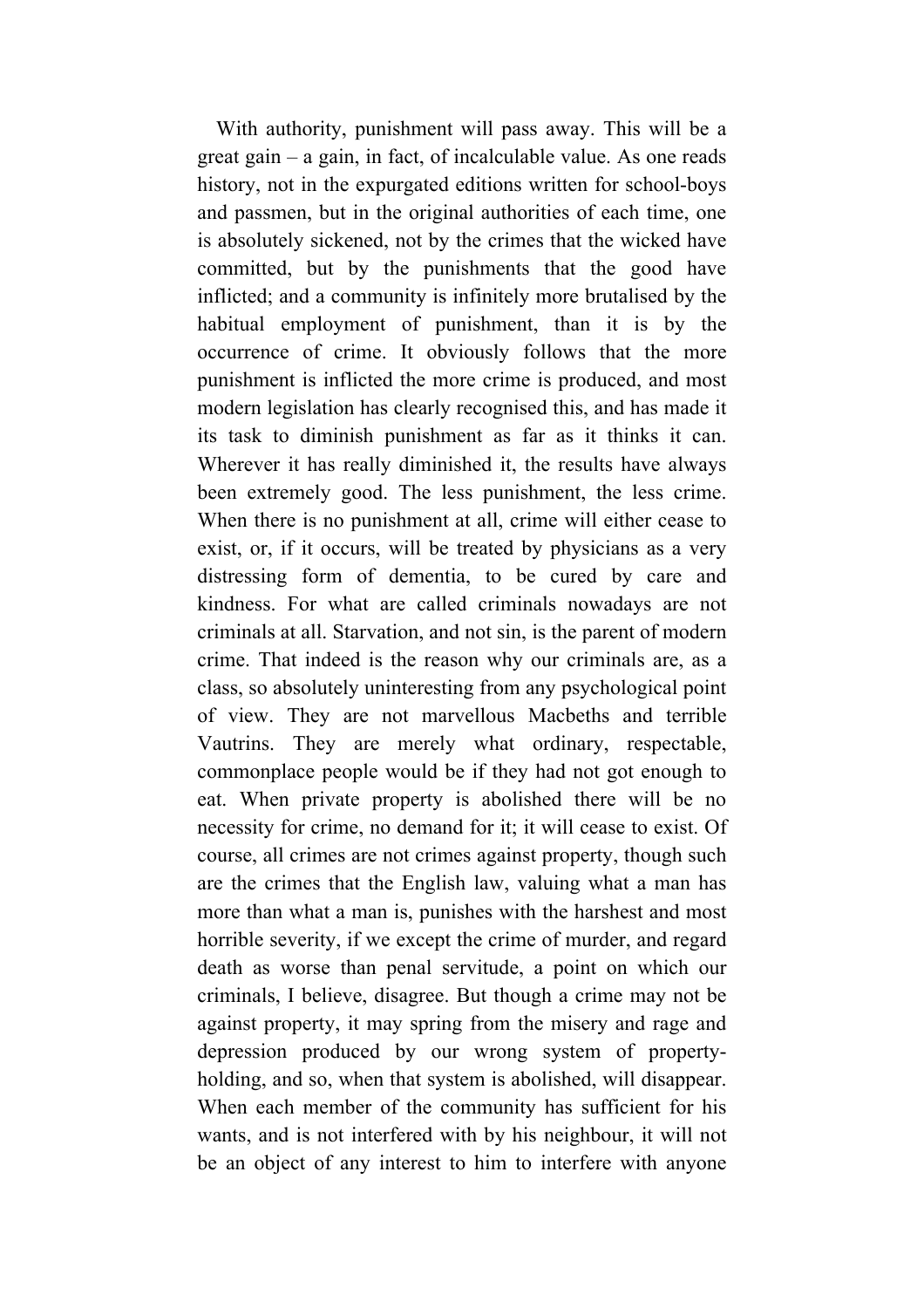else. Jealousy, which is an extraordinary source of crime in modern life, is an emotion closely bound up with our conceptions of property, and under Socialism and Individualism will die out. It is remarkable that in communistic tribes jealousy is entirely unknown.

Now as the State is not to govern, it may be asked what the State is to do. The State is to be a voluntary association that will organise labour, and be the manufacturer and distributor of necessary commodities. The State is to make what is useful. The individual is to make what is beautiful. And as I have mentioned the word labour, I cannot help saying that a great deal of nonsense is being written and talked nowadays about the dignity of manual labour. There is nothing necessarily dignified about manual labour at all, and most of it is absolutely degrading. It is mentally and morally injurious to man to do anything in which he does not find pleasure, and many forms of labour are quite pleasureless activities, and should be regarded as such. To sweep a slushy crossing for eight hours, on a day when the east wind is blowing is a disgusting occupation. To sweep it with mental, moral, or physical dignity seems to me to be impossible. To sweep it with joy would be appalling. Man is made for something better than disturbing dirt. All work of that kind should be done by a machine.

And I have no doubt that it will be so. Up to the present, man has been, to a certain extent, the slave of machinery, and there is something tragic in the fact that as soon as man had invented a machine to do his work he began to starve. This, however, is, of course, the result of our property system and our system of competition. One man owns a machine which does the work of five hundred men. Five hundred men are, in consequence, thrown out of employment, and, having no work to do, become hungry and take to thieving. The one man secures the produce of the machine and keeps it, and has five hundred times as much as he should have, and probably, which is of much more importance, a great deal more than he really wants. Were that machine the property of all, every one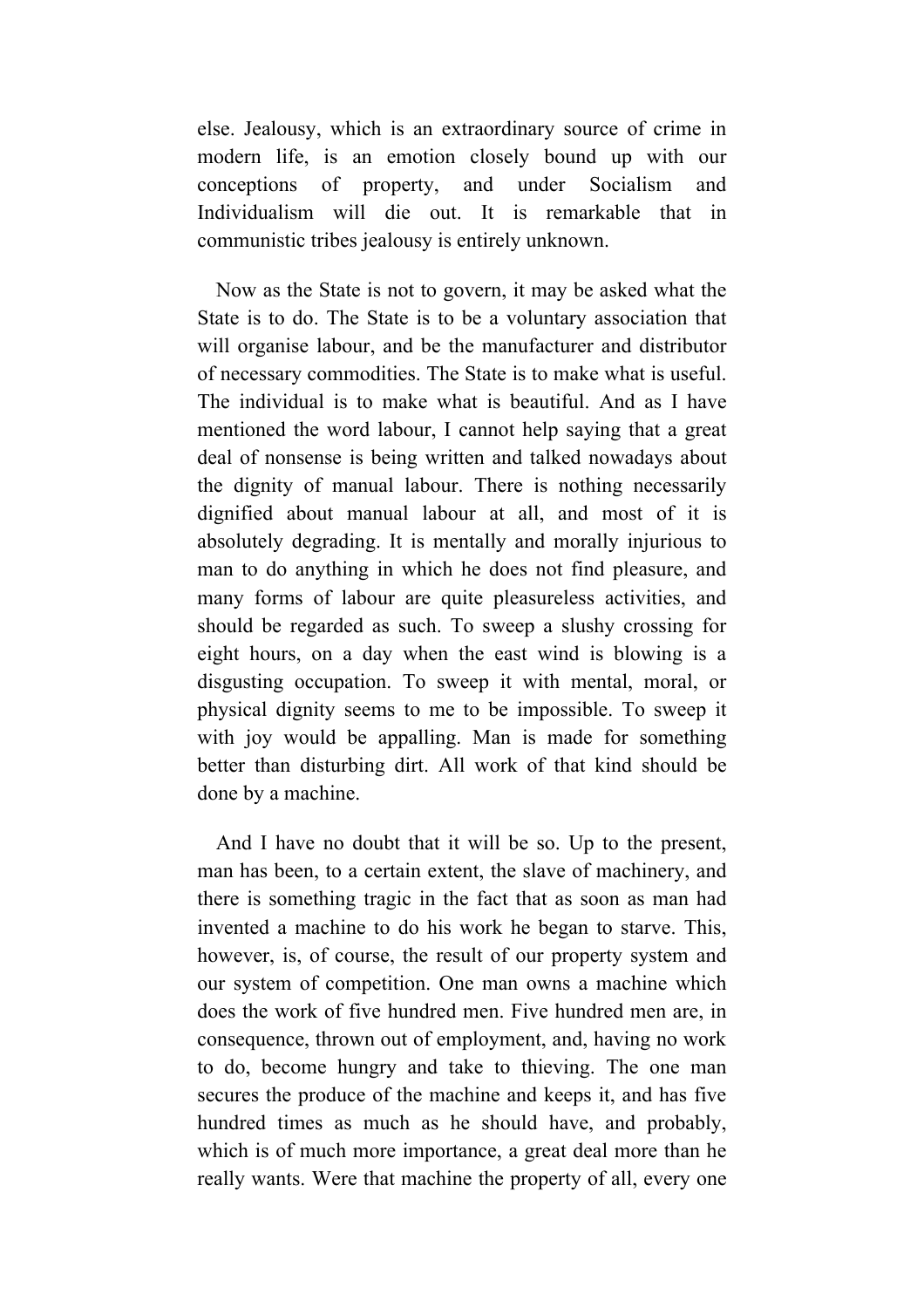would benefit by it. It would be an immense advantage to the community. All unintellectual labour, all monotonous, dull labour, all labour that deals with dreadful things, and involves unpleasant conditions, must be done by machinery. Machinery must work for us in coal mines, and do all sanitary services, and be the stoker of steamers, and clean the streets, and run messages on wet days, and do anything that is tedious or distressing. At present machinery competes against man. Under proper conditions machinery will serve man. There is no doubt at all that this is the future of machinery, and just as trees grow while the country gentleman is asleep, so while Humanity will be amusing itself, or enjoying cultivated leisure – which, and not labour, is the aim of man – or making beautiful things, or reading beautiful things, or simply contemplating the world with admiration and delight, machinery will be doing all the necessary and unpleasant work. The fact is, that civilisation requires slaves. The Greeks were quite right there. Unless there are slaves to do the ugly, horrible, uninteresting work, culture and contemplation become almost impossible. Human slavery is wrong, insecure, and demoralising. On mechanical slavery, on the slavery of the machine, the future of the world depends. And when scientific men are no longer called upon to go down to a depressing East End and distribute bad cocoa and worse blankets to starving people, they will have delightful leisure in which to devise wonderful and marvellous things for their own joy and the joy of everyone else. There will be great storages of force for every city, and for every house if required, and this force man will convert into heat, light, or motion, according to his needs. Is this Utopian? A map of the world that does not include Utopia is not worth even glancing at, for it leaves out the one country at which Humanity is always landing. And when Humanity lands there, it looks out, and, seeing a better country, sets sail. Progress is the realisation of Utopias.

Now, I have said that the community by means of organisation of machinery will supply the useful things, and that the beautiful things will be made by the individual. This is not merely necessary, but it is the only possible way by which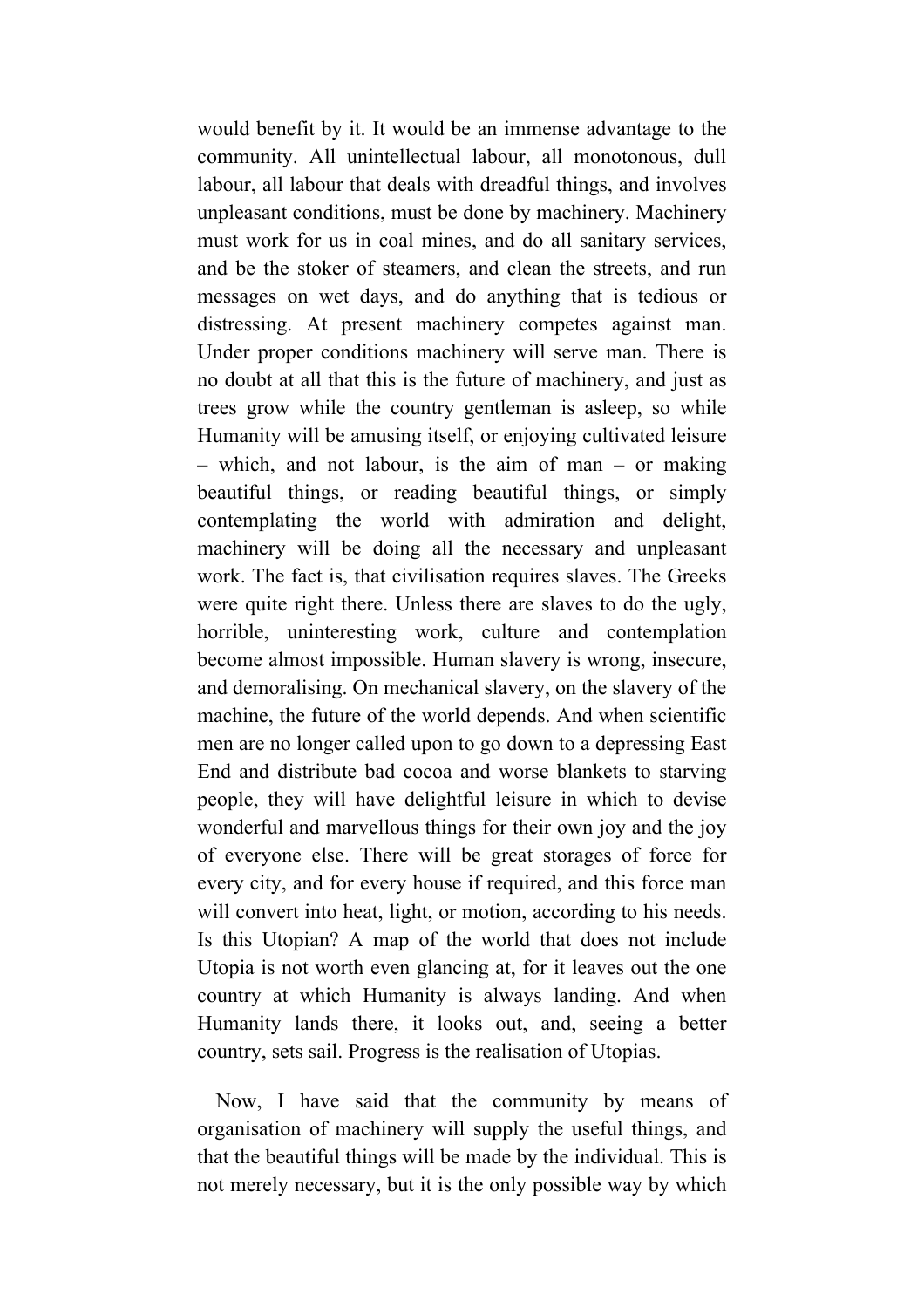we can get either the one or the other. An individual who has to make things for the use of others, and with reference to their wants and their wishes, does not work with interest, and consequently cannot put into his work what is best in him. Upon the other hand, whenever a community or a powerful section of a community, or a government of any kind, attempts to dictate to the artist what he is to do, Art either entirely vanishes, or becomes stereotyped, or degenerates into a low and ignoble form of craft. A work of art is the unique result of a unique temperament. Its beauty comes from the fact that the author is what he is. It has nothing to do with the fact that other people want what they want. Indeed, the moment that an artist takes notice of what other people want, and tries to supply the demand, he ceases to be an artist, and becomes a dull or an amusing craftsman, an honest or a dishonest tradesman. He has no further claim to be considered as an artist. Art is the most intense mode of Individualism that the world has known. I am inclined to say that it is the only real mode of Individualism that the world has known. Crime, which, under certain conditions, may seem to have created Individualism, must take cognisance of other people and interfere with them. It belongs to the sphere of action. But alone, without any reference to his neighbours, without any interference, the artist can fashion a beautiful thing; and if he does not do it solely for his own pleasure, he is not an artist at all.

And it is to be noted that it is the fact that Art is this intense form of Individualism that makes the public try to exercise over it in an authority that is as immoral as it is ridiculous, and as corrupting as it is contemptible. It is not quite their fault. The public has always, and in every age, been badly brought up. They are continually asking Art to be popular, to please their want of taste, to flatter their absurd vanity, to tell them what they have been told before, to show them what they ought to be tired of seeing, to amuse them when they feel heavy after eating too much, and to distract their thoughts when they are wearied of their own stupidity. Now Art should never try to be popular. The public should try to make itself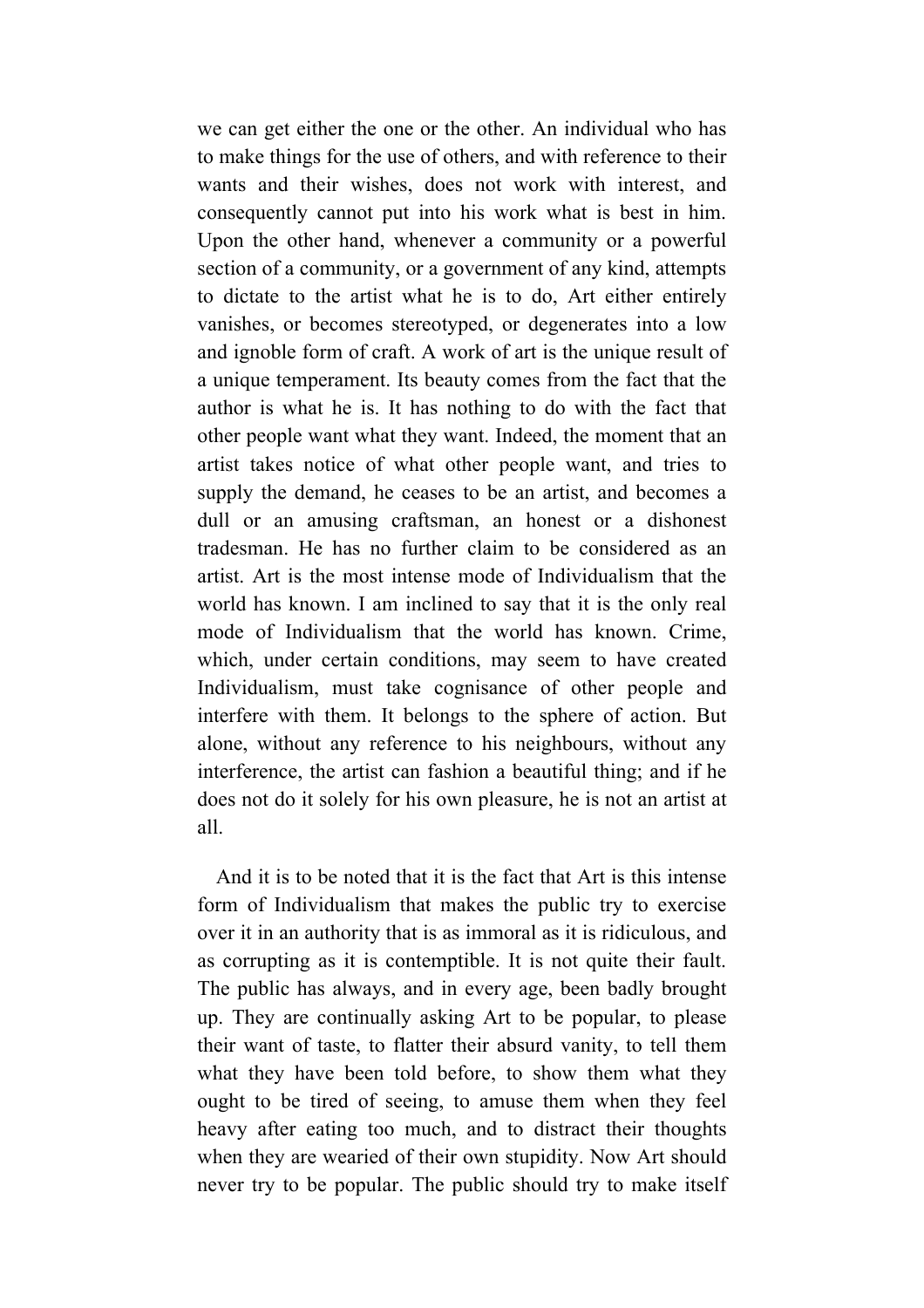artistic. There is a very wide difference. If a man of science were told that the results of his experiments, and the conclusions that he arrived at, should be of such a character that they would not upset the received popular notions on the subject, or disturb popular prejudice, or hurt the sensibilities of people who knew nothing about science; if a philosopher were told that he had a perfect right to speculate in the highest spheres of thought, provided that he arrived at the same conclusions as were held by those who had never thought in any sphere at all – well, nowadays the man of science and the philosopher would be considerably amused. Yet it is really a very few years since both philosophy and science were subjected to brutal popular control, to authority – in fact the authority of either the general ignorance of the community, or the terror and greed for power of an ecclesiastical or governmental class. Of course, we have to a very great extent got rid of any attempt on the part of the community, or the Church, or the Government, to interfere with the individualism of speculative thought, but the attempt to interfere with the individualism of imaginative art still lingers. In fact, it does more than linger; it is aggressive, offensive, and brutalising.

In England, the arts that have escaped best are the arts in which the public take no interest. Poetry is an instance of what I mean. We have been able to have fine poetry in England because the public do not read it, and consequently do not influence it. The public like to insult poets because they are individual, but once they have insulted them, they leave them alone. In the case of the novel and the drama, arts in which the public do take an interest, the result of the exercise of popular authority has been absolutely ridiculous. No country produces such badly-written fiction, such tedious, common work in the novel form, such silly, vulgar plays as England. It must necessarily be so. The popular standard is of such a character that no artist can get to it. It is at once too easy and too difficult to be a popular novelist. It is too easy, because the requirements of the public as far as plot, style, psychology, treatment of life, and treatment of literature are concerned are within the reach of the very meanest capacity and the most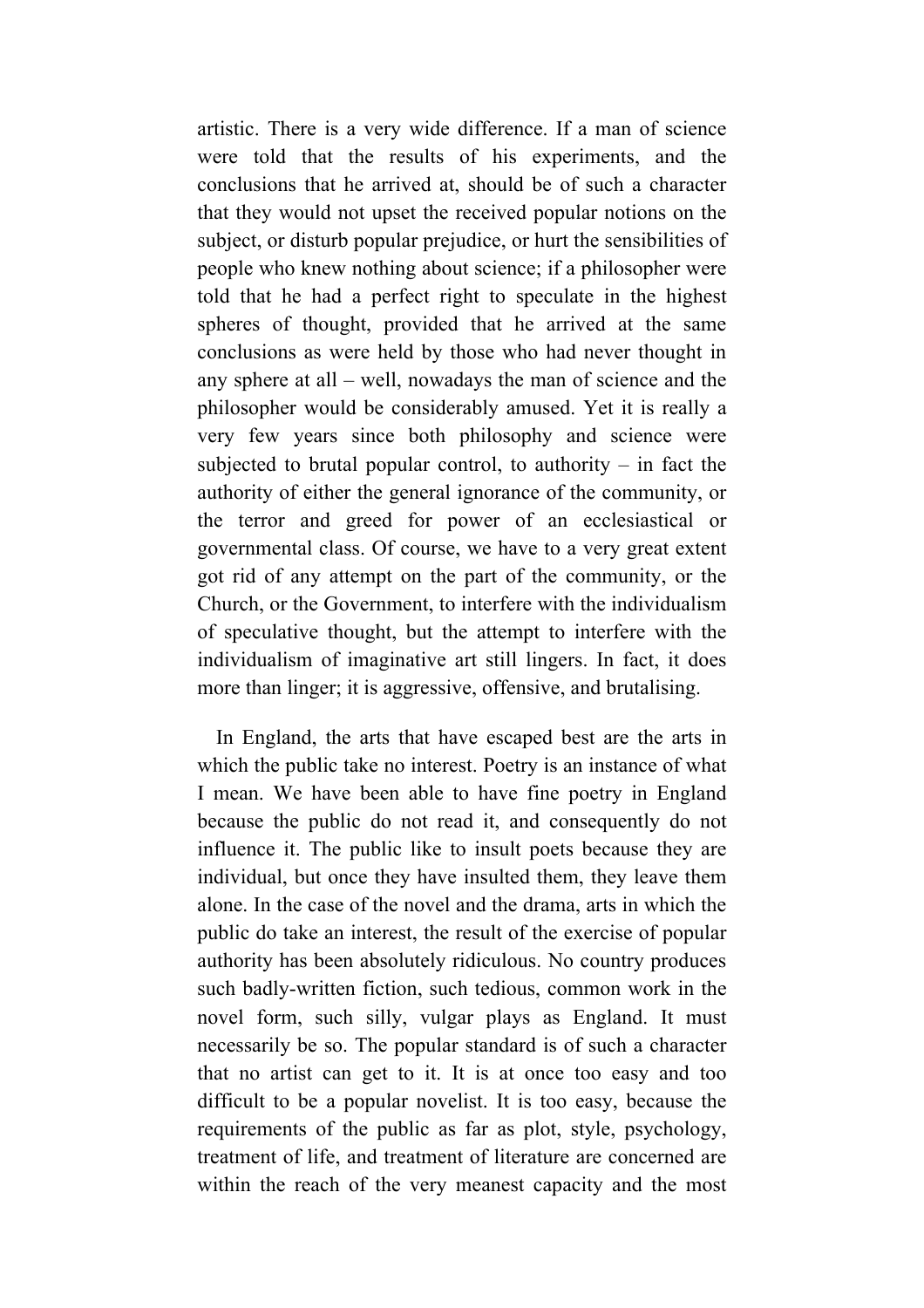uncultivated mind. It is too difficult, because to meet such requirements the artist would have to do violence to his temperament, would have to write not for the artistic joy of writing, but for the amusement of half-educated people, and so would have to suppress his individualism, forget his culture, annihilate his style, and surrender everything that is valuable in him. In the case of the drama, things are a little better: the theatre-going public like the obvious, it is true, but they do not like the tedious; and burlesque and farcical comedy, the two most popular forms, are distinct forms of art. Delightful work may be produced under burlesque and farcical conditions, and in work of this kind the artist in England is allowed very great freedom. It is when one comes to the higher forms of the drama that the result of popular control is seen. The one thing that the public dislike is novelty. Any attempt to extend the subject-matter of art is extremely distasteful to the public; and yet the vitality and progress of art depend in a large measure on the continual extension of subject-matter. The public dislike novelty because they are afraid of it. It represents to them a mode of Individualism, an assertion on the part of the artist that he selects his own subject, and treats it as he chooses. The public are quite right in their attitude. Art is Individualism, and Individualism is a disturbing and disintegrating force. Therein lies its immense value. For what it seeks to disturb is monotony of type, slavery of custom, tyranny of habit, and the reduction of man to the level of a machine. In Art, the public accept what has been, because they cannot alter it, not because they appreciate it. They swallow their classics whole, and never taste them. They endure them as the inevitable, and as they cannot mar them, they mouth about them. Strangely enough, or not strangely, according to one's own views, this acceptance of the classics does a great deal of harm. The uncritical admiration of the Bible and Shakespeare in England is an instance of what I mean. With regard to the Bible, considerations of ecclesiastical authority enter into the matter, so that I need not dwell upon the point. But in the case of Shakespeare it is quite obvious that the public really see neither the beauties nor the defects of his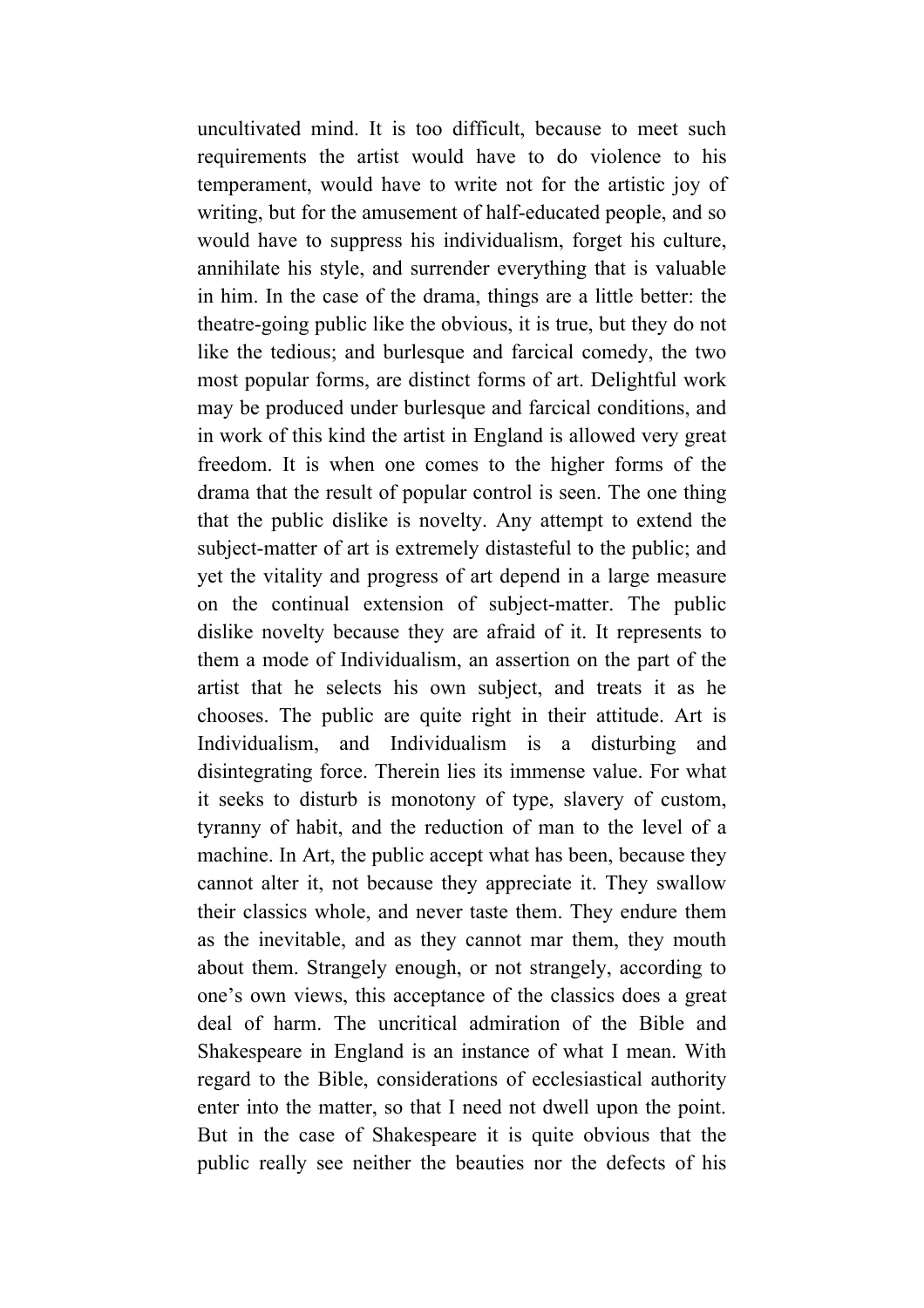plays. If they saw the beauties, they would not object to the development of the drama; and if they saw the defects, they would not object to the development of the drama either. The fact is, the public make use of the classics of a country as a means of checking the progress of Art. They degrade the classics into authorities. They use them as bludgeons for preventing the free expression of Beauty in new forms. They are always asking a writer why he does not write like somebody else, or a painter why he does not paint like somebody else, quite oblivious of the fact that if either of them did anything of the kind he would cease to be an artist. A fresh mode of Beauty is absolutely distasteful to them, and whenever it appears they get so angry, and bewildered that they always use two stupid expressions – one is that the work of art is grossly unintelligible; the other, that the work of art is grossly immoral. What they mean by these words seems to me to be this. When they say a work is grossly unintelligible, they mean that the artist has said or made a beautiful thing that is new; when they describe a work as grossly immoral, they mean that the artist has said or made a beautiful thing that is true. The former expression has reference to style; the latter to subject-matter. But they probably use the words very vaguely, as an ordinary mob will use ready-made paving-stones. There is not a single real poet or prose-writer of this century, for instance, on whom the British public have not solemnly conferred diplomas of immorality, and these diplomas practically take the place, with us, of what in France, is the formal recognition of an Academy of Letters, and fortunately make the establishment of such an institution quite unnecessary in England. Of course, the public are very reckless in their use of the word. That they should have called Wordsworth an immoral poet, was only to be expected. Wordsworth was a poet. But that they should have called Charles Kingsley an immoral novelist is extraordinary. Kingsley's prose was not of a very fine quality. Still, there is the word, and they use it as best they can. An artist is, of course, not disturbed by it. The true artist is a man who believes absolutely in himself, because he is absolutely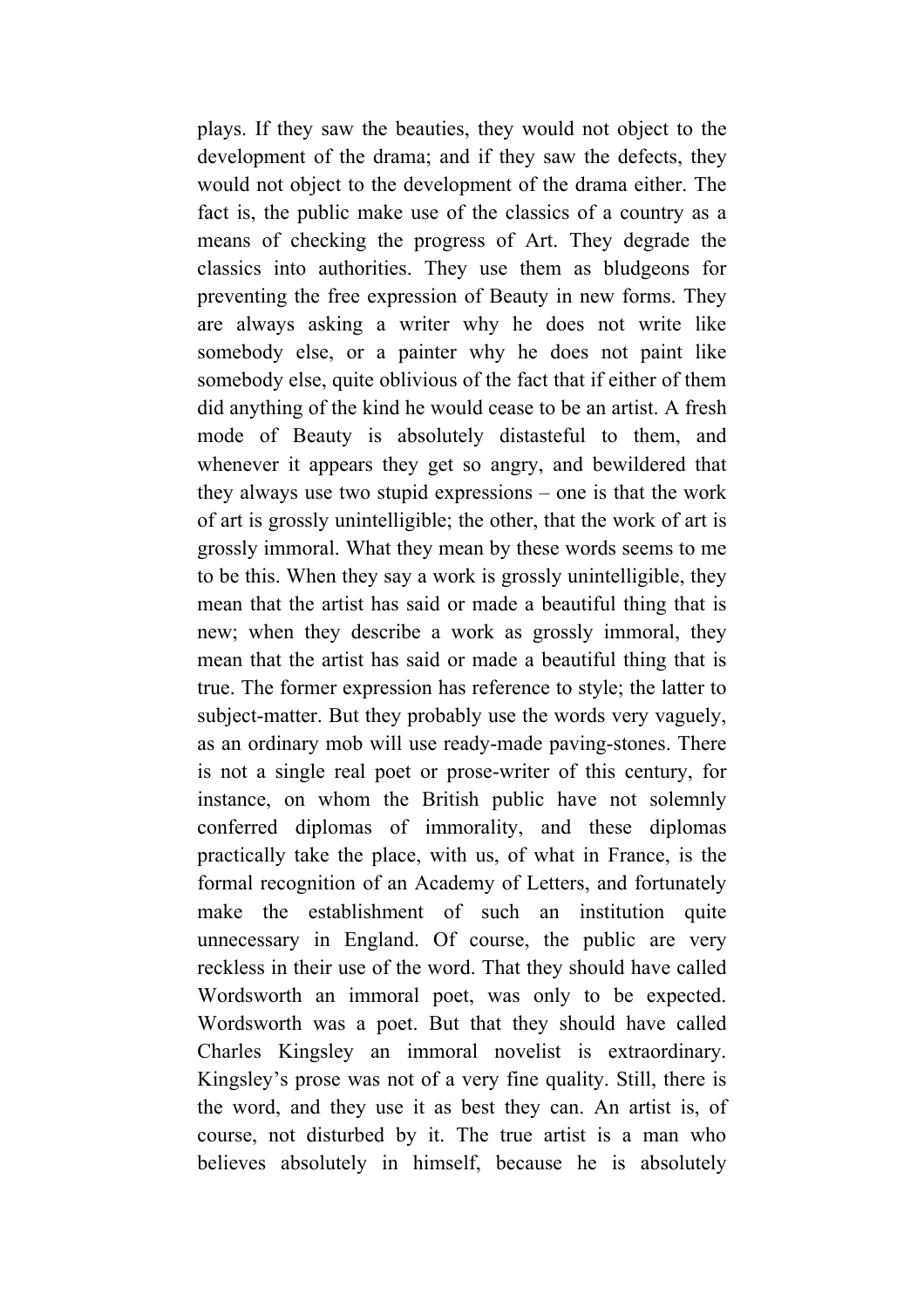himself. But I can fancy that if an artist produced a work of art in England that immediately on its appearance was recognised by the public, through their medium, which is the public press, as a work that was quite intelligible and highly moral, he would begin to seriously question whether in its creation he had really been himself at all, and consequently whether the work was not quite unworthy of him, and either of a thoroughly second-rate order, or of no artistic value whatsoever.

Perhaps, however, I have wronged the public in limiting them to such words as 'immoral,' 'unintelligible,' 'exotic,' and 'unhealthy.' There is one other word that they use. That word is 'morbid.' They do not use it often. The meaning of the word is so simple that they are afraid of using it. Still, they use it sometimes, and, now and then, one comes across it in popular newspapers. It is, of course, a ridiculous word to apply to a work of art. For what is morbidity but a mood of emotion or a mode of thought that one cannot express? The public are all morbid, because the public can never find expression for anything. The artist is never morbid. He expresses everything. He stands outside his subject, and through its medium produces incomparable and artistic effects. To call an artist morbid because he deals with morbidity as his subject-matter is as silly as if one called Shakespeare mad because he wrote 'King Lear.'

On the whole, an artist in England gains something by being attacked. His individuality is intensified. He becomes more completely himself. Of course, the attacks are very gross, very impertinent, and very contemptible. But then no artist expects grace from the vulgar mind, or style from the suburban intellect. Vulgarity and stupidity are two very vivid facts in modern life. One regrets them, naturally. But there they are. They are subjects for study, like everything else. And it is only fair to state, with regard to modern journalists, that they always apologise to one in private for what they have written against one in public.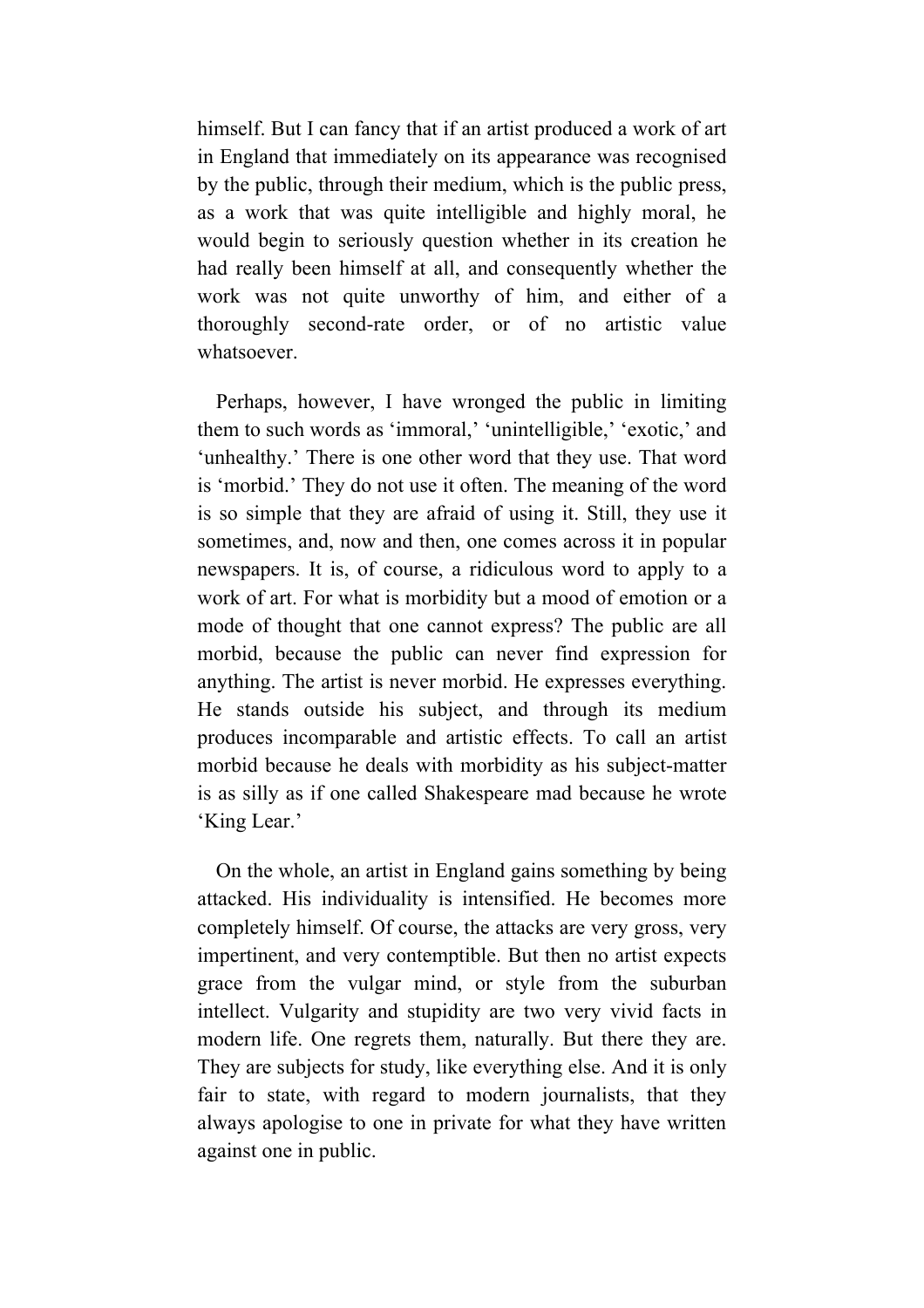Within the last few years two other adjectives, it may be mentioned, have been added to the very limited vocabulary of art-abuse that is at the disposal of the public. One is the word 'unhealthy,' the other is the word 'exotic.' The latter merely expresses the rage of the momentary mushroom against the immortal, entrancing, and exquisitely lovely orchid. It is a tribute, but a tribute of no importance. The word 'unhealthy,' however, admits of analysis. It is a rather interesting word. In fact, it is so interesting that the people who use it do not know what it means.

What does it mean? What is a healthy, or an unhealthy work of art? All terms that one applies to a work of art, provided that one applies them rationally, have reference to either its style or its subject, or to both together. From the point of view of style, a healthy work of art is one whose style recognises the beauty of the material it employs, be that material one of words or of bronze, of colour or of ivory, and uses that beauty as a factor in producing the aesthetic effect. From the point of view of subject, a healthy work of art is one the choice of whose subject is conditioned by the temperament of the artist, and comes directly out of it. In fine, a healthy work of art is one that has both perfection and personality. Of course, form and substance cannot be separated in a work of art; they are always one. But for purposes of analysis, and setting the wholeness of aesthetic impression aside for a moment, we can intellectually so separate them. An unhealthy work of art, on the other hand, is a work whose style is obvious, oldfashioned, and common, and whose subject is deliberately chosen, not because the artist has any pleasure in it, but because he thinks that the public will pay him for it. In fact, the popular novel that the public calls healthy is always a thoroughly unhealthy production; and what the public call an unhealthy novel is always a beautiful and healthy work of art.

I need hardly say that I am not, for a single moment, complaining that the public and the public press misuse these words. I do not see how, with their lack of comprehension of what Art is, they could possibly use them in the proper sense. I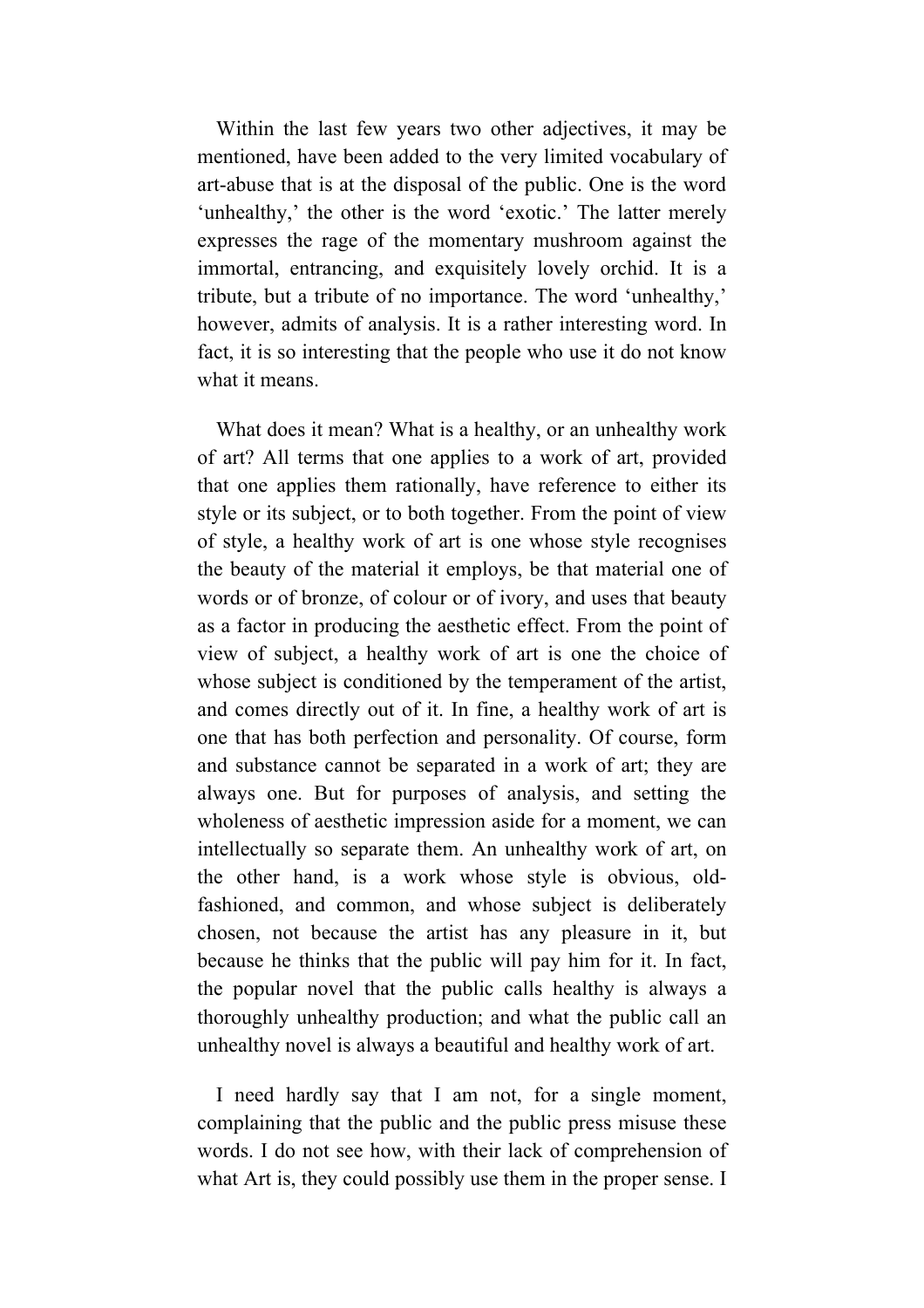am merely pointing out the misuse; and as for the origin of the misuse and the meaning that lies behind it all, the explanation is very simple. It comes from the barbarous conception of authority. It comes from the natural inability of a community corrupted by authority to understand or appreciate Individualism. In a word, it comes from that monstrous and ignorant thing that is called Public Opinion, which, bad and well-meaning as it is when it tries to control action, is infamous and of evil meaning when it tries to control Thought or Art.

Indeed, there is much more to be said in favour of the physical force of the public than there is in favour of the public's opinion. The former may be fine. The latter must be foolish. It is often said that force is no argument. That, however, entirely depends on what one wants to prove. Many of the most important problems of the last few centuries, such as the continuance of personal government in England, or of feudalism in France, have been solved entirely by means of physical force. The very violence of a revolution may make the public grand and splendid for a moment. It was a fatal day when the public discovered that the pen is mightier than the paving-stone, and can be made as offensive as the brickbat. They at once sought for the journalist, found him, developed him, and made him their industrious and well-paid servant. It is greatly to be regretted, for both their sakes. Behind the barricade there may be much that is noble and heroic. But what is there behind the leading-article but prejudice, stupidity, cant, and twaddle? And when these four are joined together they make a terrible force, and constitute the new authority.

In old days men had the rack. Now they have the press. That is an improvement certainly. But still it is very bad, and wrong, and demoralising. Somebody – was it Burke? – called journalism the fourth estate. That was true at the time, no doubt. But at the present moment it really is the only estate. It has eaten up the other three. The Lords Temporal say nothing, the Lords Spiritual have nothing to say, and the House of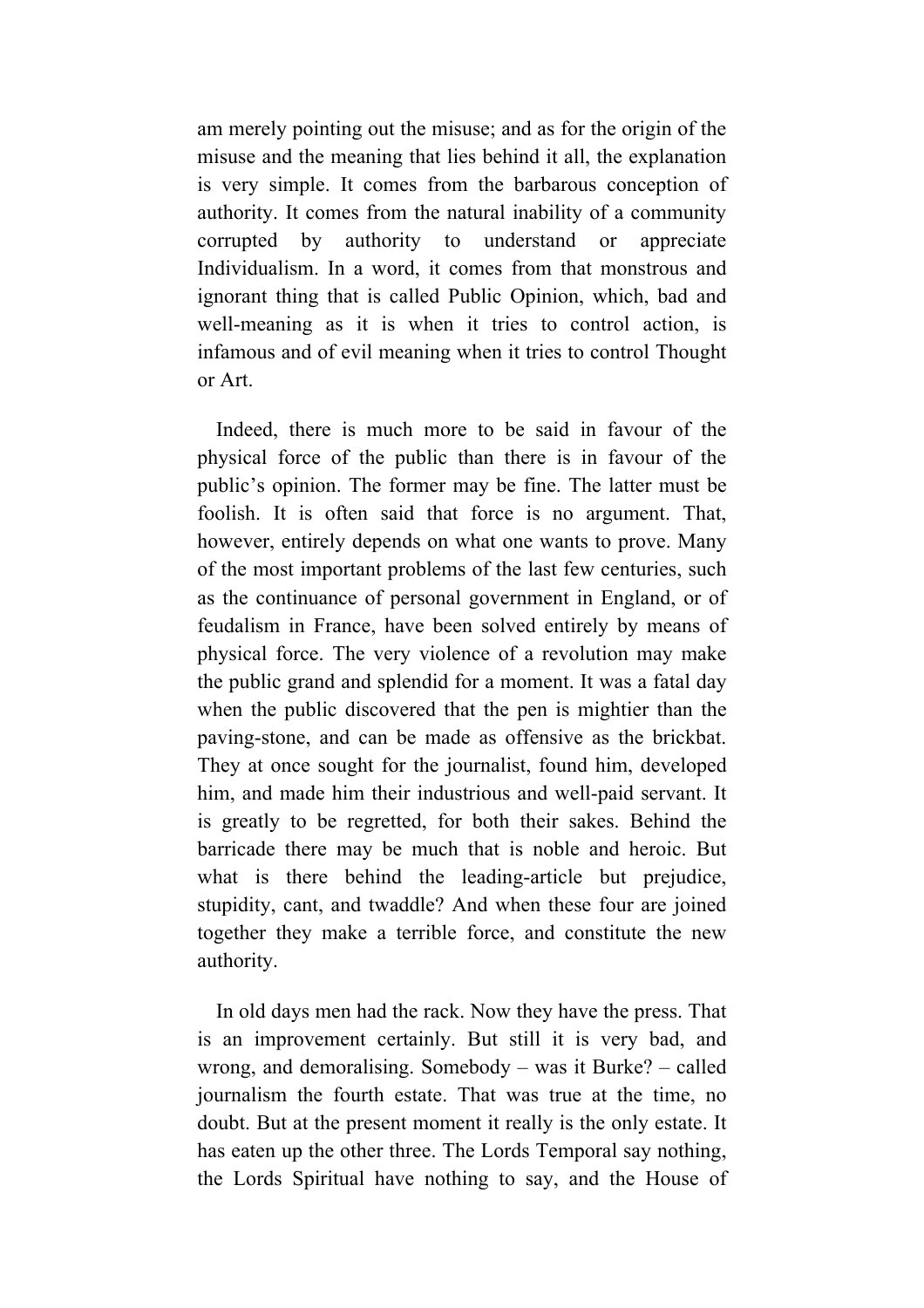Commons has nothing to say and says it. We are dominated by Journalism. In America the President reigns for four years, and Journalism governs for ever and ever. Fortunately in America Journalism has carried its authority to the grossest and most brutal extreme. As a natural consequence it has begun to create a spirit of revolt. People are amused by it, or disgusted by it, according to their temperaments. But it is no longer the real force it was. It is not seriously treated. In England, Journalism, not, except in a few well-known instances, having been carried to such excesses of brutality, is still a great factor, a really remarkable power. The tyranny that it proposes to exercise over people's private lives seems to me to be quite extraordinary. The fact is, that the public have an insatiable curiosity to know everything, except what is worth knowing. Journalism, conscious of this, and having tradesman-like habits, supplies their demands. In centuries before ours the public nailed the ears of journalists to the pump. That was quite hideous. In this century journalists have nailed their own ears to the keyhole. That is much worse. And what aggravates the mischief is that the journalists who are most to blame are not the amusing journalists who write for what are called Society papers. The harm is done by the serious, thoughtful, earnest journalists, who solemnly, as they are doing at present, will drag before the eyes of the public some incident in the private life of a great statesman, of a man who is a leader of political thought as he is a creator of political force, and invite the public to discuss the incident, to exercise authority in the matter, to give their views, and not merely to give their views, but to carry them into action, to dictate to the man upon all other points, to dictate to his party, to dictate to his country; in fact, to make themselves ridiculous, offensive, and harmful. The private lives of men and women should not be told to the public. The public have nothing to do with them at all. In France they manage these things better. There they do not allow the details of the trials that take place in the divorce courts to be published for the amusement or criticism of the public. All that the public are allowed to know is that the divorce has taken place and was granted on petition of one or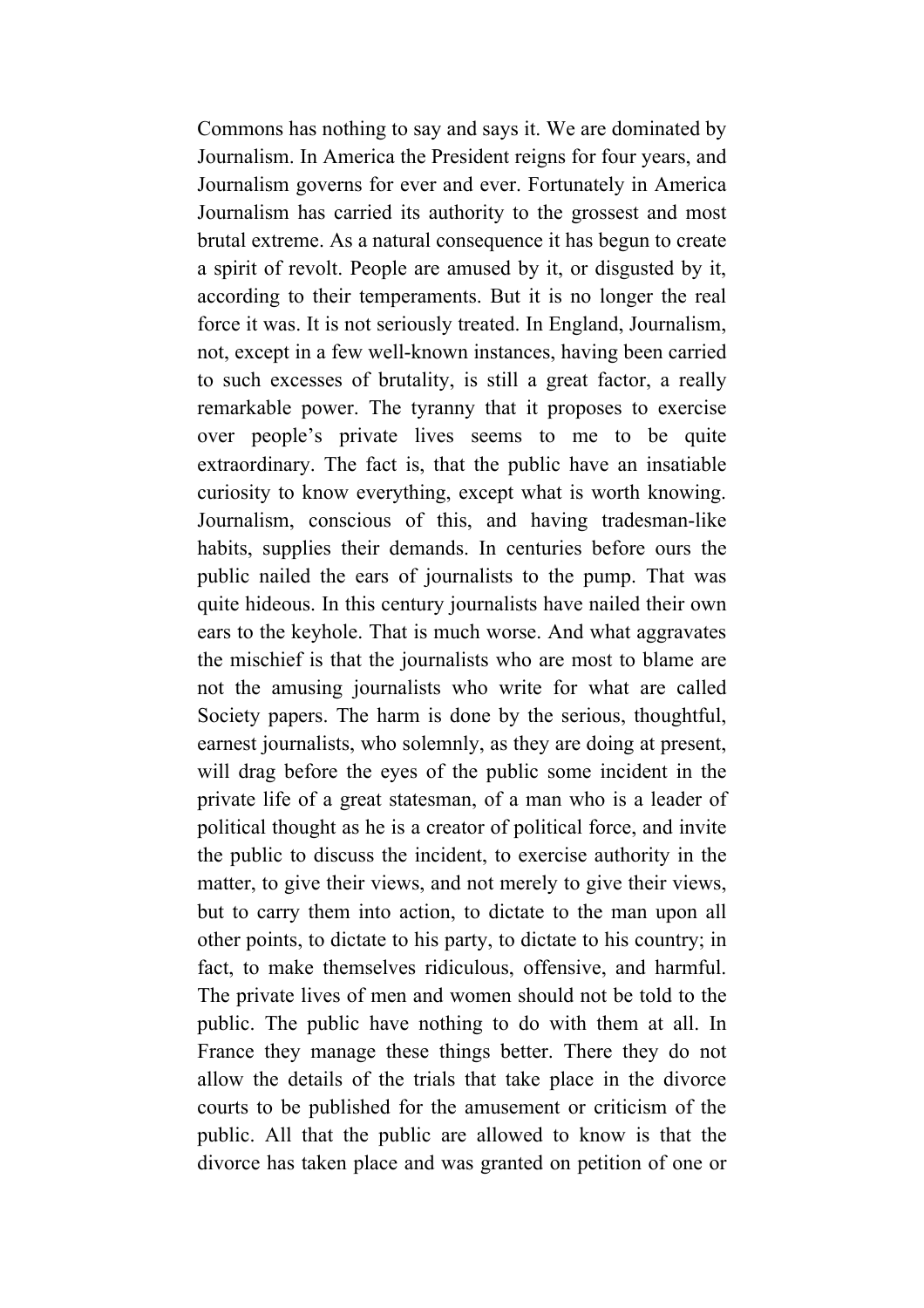other or both of the married parties concerned. In France, in fact, they limit the journalist, and allow the artist almost perfect freedom. Here we allow absolute freedom to the journalist, and entirely limit the artist. English public opinion, that is to say, tries to constrain and impede and warp the man who makes things that are beautiful in effect, and compels the journalist to retail things that are ugly, or disgusting, or revolting in fact, so that we have the most serious journalists in the world, and the most indecent newspapers. It is no exaggeration to talk of compulsion. There are possibly some journalists who take a real pleasure in publishing horrible things, or who, being poor, look to scandals as forming a sort of permanent basis for an income. But there are other journalists, I feel certain, men of education and cultivation, who really dislike publishing these things, who know that it is wrong to do so, and only do it because the unhealthy conditions under which their occupation is carried on oblige them to supply the public with what the public wants, and to compete with other journalists in making that supply as full and satisfying to the gross popular appetite as possible. It is a very degrading position for any body of educated men to be placed in, and I have no doubt that most of them feel it acutely.

However, let us leave what is really a very sordid side of the subject, and return to the question of popular control in the matter of Art, by which I mean Public Opinion dictating to the artist the form which he is to use, the mode in which he is to use it, and the materials with which he is to work. I have pointed out that the arts which have escaped best in England are the arts in which the public have not been interested. They are, however, interested in the drama, and as a certain advance has been made in the drama within the last ten or fifteen years, it is important to point out that this advance is entirely due to a few individual artists refusing to accept the popular want of taste as their standard, and refusing to regard Art as a mere matter of demand and supply. With his marvellous and vivid personality, with a style that has really a true colour-element in it, with his extraordinary power, not over mere mimicry but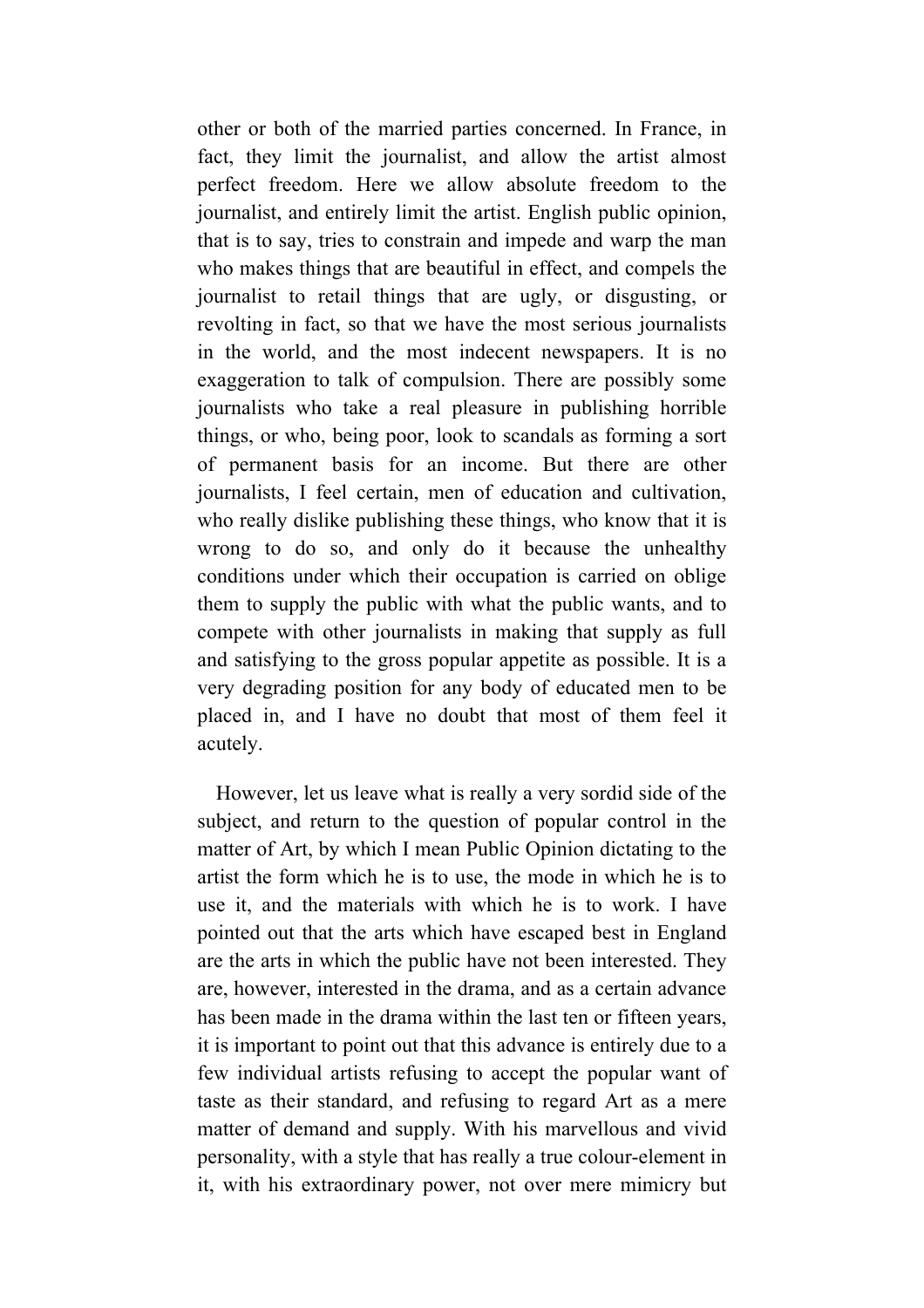over imaginative and intellectual creation, Mr Irving, had his sole object been to give the public what they wanted, could have produced the commonest plays in the commonest manner, and made as much success and money as a man could possibly desire. But his object was not that. His object was to realise his own perfection as an artist, under certain conditions, and in certain forms of Art. At first he appealed to the few: now he has educated the many. He has created in the public both taste and temperament. The public appreciate his artistic success immensely. I often wonder, however, whether the public understand that that success is entirely due to the fact that he did not accept their standard, but realised his own. With their standard the Lyceum would have been a sort of second-rate booth, as some of the popular theatres in London are at present. Whether they understand it or not the fact however remains, that taste and temperament have, to a certain extent been created in the public, and that the public is capable of developing these qualities. The problem then is, why do not the public become more civilised? They have the capacity. What stops them?

The thing that stops them, it must be said again, is their desire to exercise authority over the artist and over works of art. To certain theatres, such as the Lyceum and the Haymarket, the public seem to come in a proper mood. In both of these theatres there have been individual artists, who have succeeded in creating in their audiences – and every theatre in London has its own audience – the temperament to which Art appeals. And what is that temperament? It is the temperament of receptivity. That is all.

If a man approaches a work of art with any desire to exercise authority over it and the artist, he approaches it in such a spirit that he cannot receive any artistic impression from it at all. The work of art is to dominate the spectator: the spectator is not to dominate the work of art. The spectator is to be receptive. He is to be the violin on which the master is to play. And the more completely he can suppress his own silly views, his own foolish prejudices, his own absurd ideas of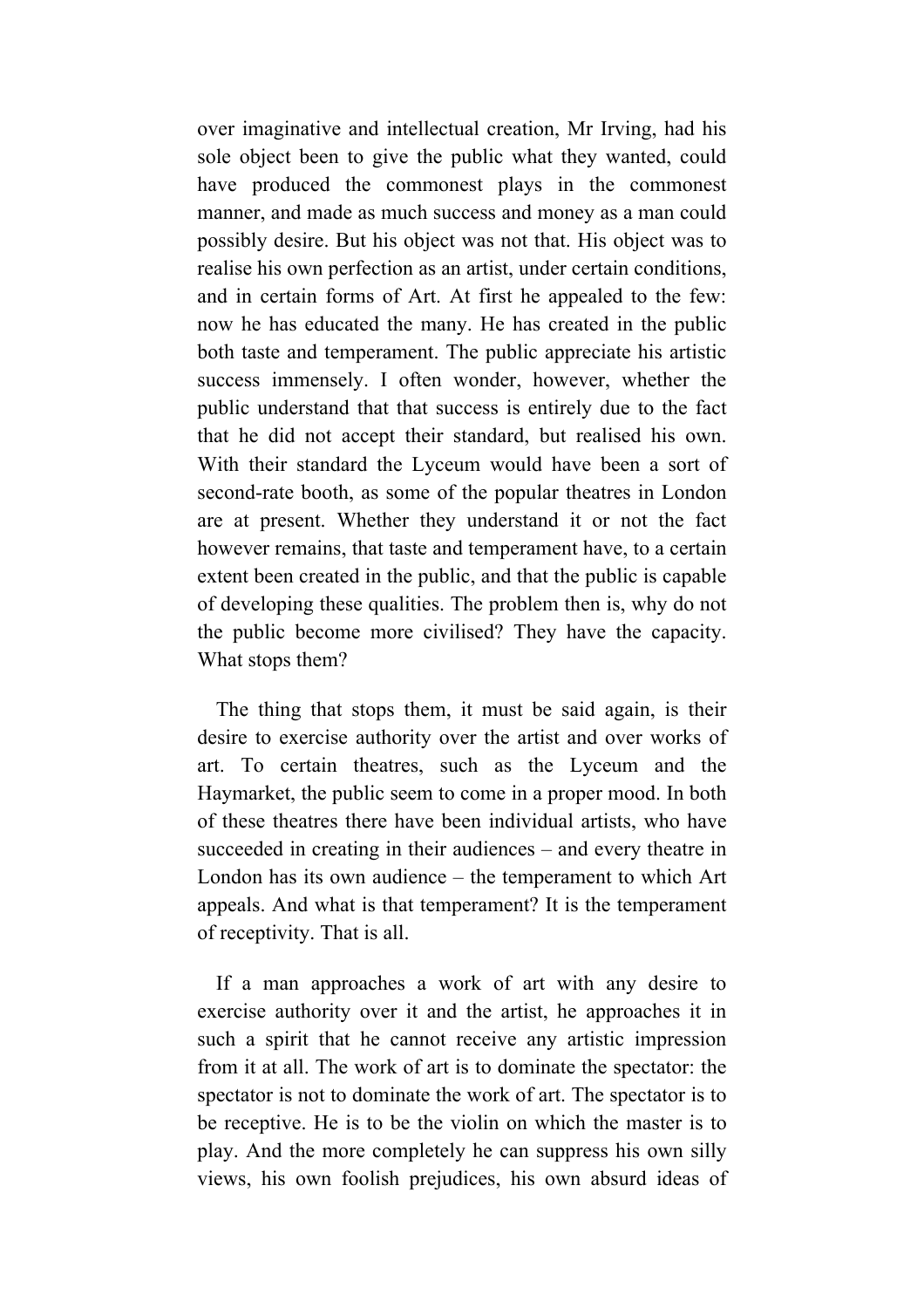what Art should be, or should not be, the more likely he is to understand and appreciate the work of art in question. This is, of course, quite obvious in the case of the vulgar theatre-going public of English men and women. But it is equally true of what are called educated people. For an educated person's ideas of Art are drawn naturally from what Art has been, whereas the new work of art is beautiful by being what Art has never been; and to measure it by the standard of the past is to measure it by a standard on the rejection of which its real perfection depends. A temperament capable of receiving, through an imaginative medium, and under imaginative conditions, new and beautiful impressions, is the only temperament that can appreciate a work of art. And true as this is in the case of the appreciation of sculpture and painting, it is still more true of the appreciation of such arts as the drama. For a picture and a statue are not at war with Time. They take no count of its succession. In one moment their unity may be apprehended. In the case of literature it is different. Time must be traversed before the unity of effect is realised. And so, in the drama, there may occur in the first act of the play something whose real artistic value may not be evident to the spectator till the third or fourth act is reached. Is the silly fellow to get angry and call out, and disturb the play, and annoy the artists? No. The honest man is to sit quietly, and know the delightful emotions of wonder, curiosity, and suspense. He is not to go to the play to lose a vulgar temper. He is to go to the play to realise an artistic temperament. He is to go to the play to gain an artistic temperament. He is not the arbiter of the work of art. He is one who is admitted to contemplate the work of art, and, if the work be fine, to forget in its contemplation and the egotism that mars him  $-$  the egotism of his ignorance, or the egotism of his information. This point about the drama is hardly, I think, sufficiently recognised. I can quite understand that were 'Macbeth' produced for the first time before a modern London audience, many of the people present would strongly and vigorously object to the introduction of the witches in the first act, with their grotesque phrases and their ridiculous words. But when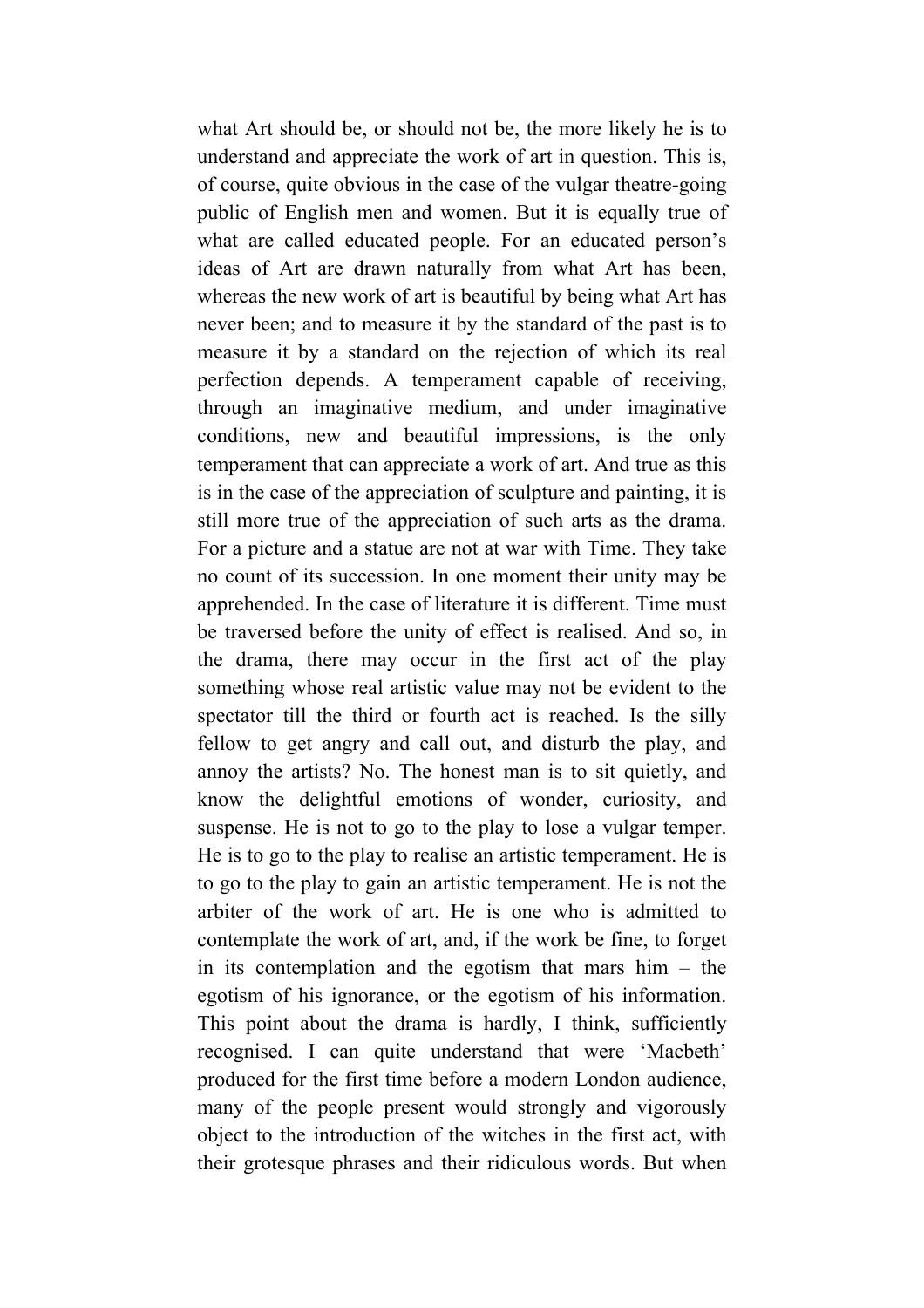the play is over one realises that the laughter of the witches in 'Macbeth' is as terrible as the laughter of madness in 'Lear,' more terrible than the laughter of Iago in the tragedy of the Moor. No spectator of art needs a more perfect mood of receptivity than the spectator of a play. The moment he seeks to exercise authority he becomes the avowed enemy of Art and of himself. Art does not mind. It is he who suffers.

With the novel it is the same thing. Popular authority and the recognition of popular authority are fatal. Thackeray's 'Esmond' is a beautiful work of art because he wrote it to please himself. In his other novels, in 'Pendennis,' in 'Philip,' in 'Vanity Fair' even, at times, he is too conscious of the public, and spoils his work by appealing directly to the sympathies of the public, or by directly mocking at them. A true artist takes no notice whatever of the public. The public are to him non-existent. He has no poppied or honeyed cakes through which to give the monster sleep or sustenance. He leaves that to the popular novelist. One incomparable novelist we have now in England, Mr George Meredith. There are better artists in France, but France has no one whose view of life is so large, so varied, so imaginatively true. There are tellers of stories in Russia who have a more vivid sense of what pain in fiction may be. But to him belongs philosophy in fiction. His people not merely live, but they live in thought. One can see them from myriad points of view. They are suggestive. There is soul in them and around them. They are interpretative and symbolic. And he who made them, those wonderful quickly-moving figures, made them for his own pleasure, and has never asked the public what they wanted, has never cared to know what they wanted, has never allowed the public to dictate to him or influence him in any way but has gone on intensifying his own personality, and producing his own individual work. At first none came to him. That did not matter. Then the few came to him. That did not change him. The many have come now. He is still the same. He is an incomparable novelist. With the decorative arts it is not different. The public clung with really pathetic tenacity to what I believe were the direct traditions of the Great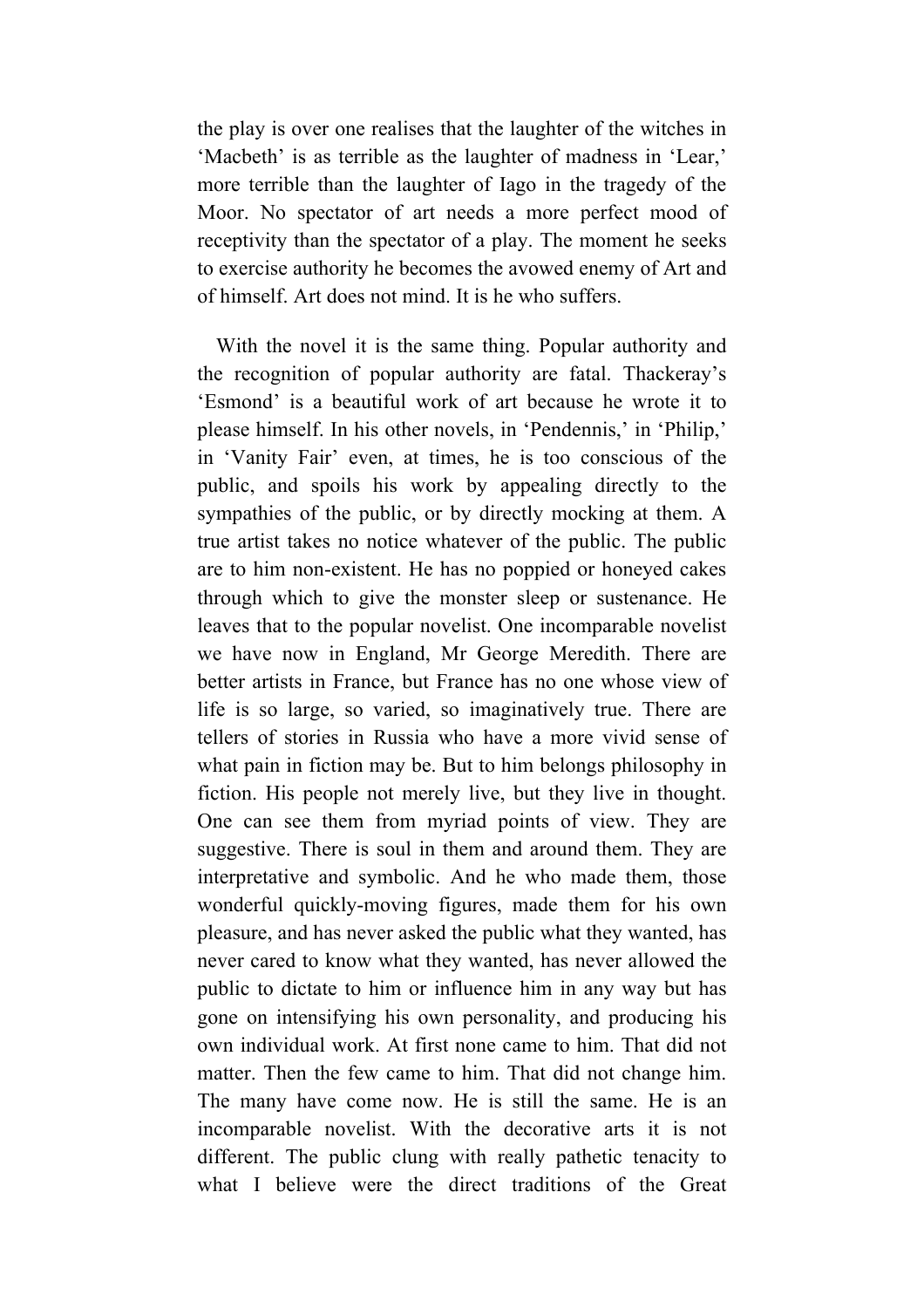Exhibition of international vulgarity, traditions that were so appalling that the houses in which people lived were only fit for blind people to live in. Beautiful things began to be made, beautiful colours came from the dyer's hand, beautiful patterns from the artist's brain, and the use of beautiful things and their value and importance were set forth. The public were really very indignant. They lost their temper. They said silly things. No one minded. No one was a whit the worse. No one accepted the authority of public opinion. And now it is almost impossible to enter any modern house without seeing some recognition of good taste, some recognition of the value of lovely surroundings, some sign of appreciation of beauty. In fact, people's houses are, as a rule, quite charming nowadays. People have been to a very great extent civilised. It is only fair to state, however, that the extraordinary success of the revolution in house-decoration and furniture and the like has not really been due to the majority of the public developing a very fine taste in such matters. It has been chiefly due to the fact that the craftsmen of things so appreciated the pleasure of making what was beautiful, and woke to such a vivid consciousness of the hideousness and vulgarity of what the public had previously wanted, that they simply starved the public out. It would be quite impossible at the present moment to furnish a room as rooms were furnished a few years ago, without going for everything to an auction of second-hand furniture from some third-rate lodging-house. The things are no longer made. However they may object to it, people must nowadays have something charming in their surroundings. Fortunately for them, their assumption of authority in these art-matters came to entire grief.

It is evident, then, that all authority in such things is bad. People sometimes inquire what form of government is most suitable for an artist to live under. To this question there is only one answer. The form of government that is most suitable to the artist is no government at all. Authority over him and his art is ridiculous. It has been stated that under despotisms artists have produced lovely work. This is not quite so. Artists have visited despots, not as subjects to be tyrannised over, but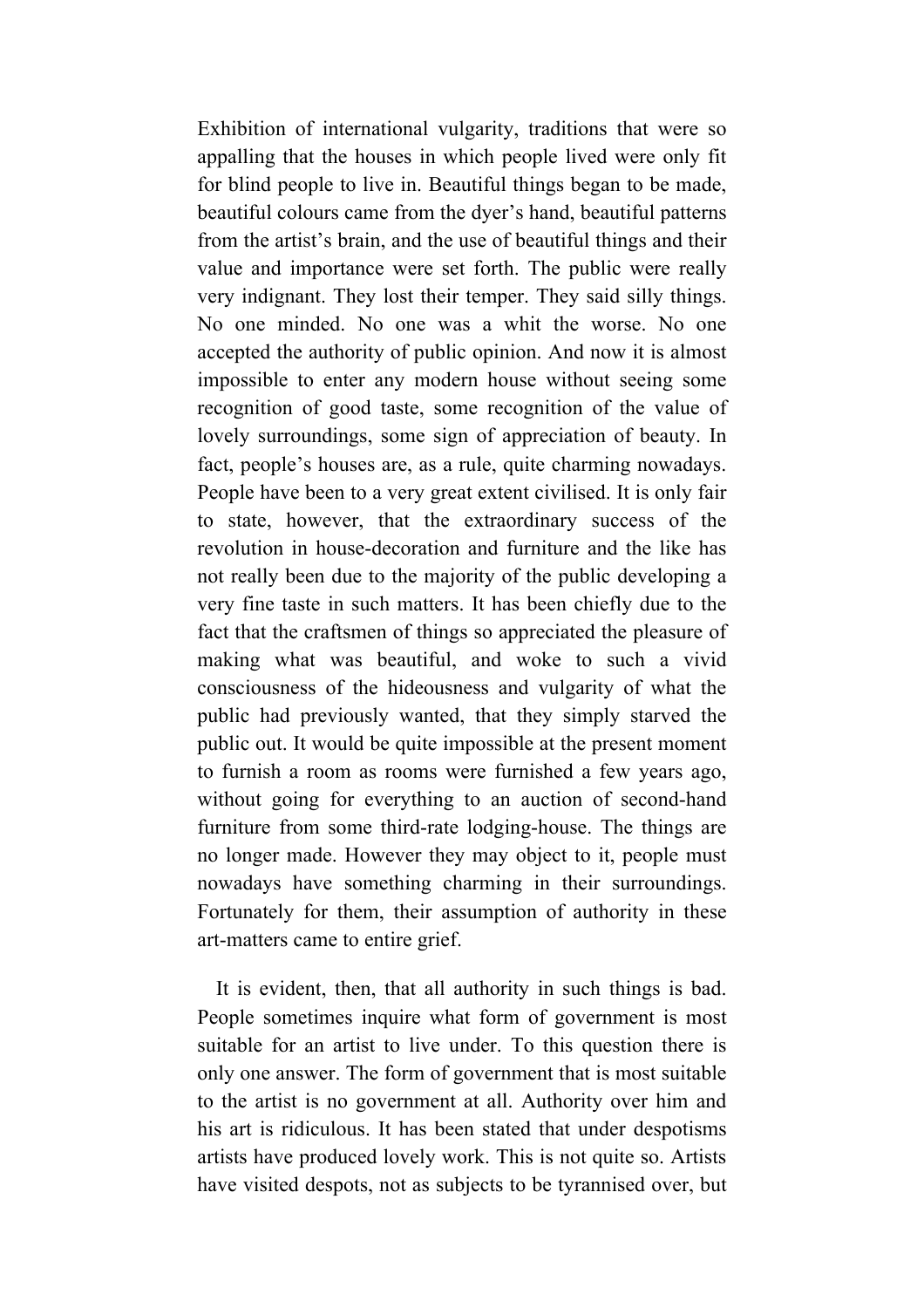as wandering wonder-makers, as fascinating vagrant personalities, to be entertained and charmed and suffered to be at peace, and allowed to create. There is this to be said in favour of the despot, that he, being an individual, may have culture, while the mob, being a monster, has none. One who is an Emperor and King may stoop down to pick up a brush for a painter, but when the democracy stoops down it is merely to throw mud. And yet the democracy have not so far to stoop as the emperor. In fact, when they want to throw mud they have not to stoop at all. But there is no necessity to separate the monarch from the mob; all authority is equally bad.

There are three kinds of despots. There is the despot who tyrannises over the body. There is the despot who tyrannises over the soul. There is the despot who tyrannises over the soul and body alike. The first is called the Prince. The second is called the Pope. The third is called the People. The Prince may be cultivated. Many Princes have been. Yet in the Prince there is danger. One thinks of Dante at the bitter feast in Verona, of Tasso in Ferrara's madman's cell. It is better for the artist not to live with Princes. The Pope may be cultivated. Many Popes have been; the bad Popes have been. The bad Popes loved Beauty, almost as passionately, nay, with as much passion as the good Popes hated Thought. To the wickedness of the Papacy humanity owes much. The goodness of the Papacy owes a terrible debt to humanity. Yet, though the Vatican has kept the rhetoric of its thunders, and lost the rod of its lightning, it is better for the artist not to live with Popes. It was a Pope who said of Cellini to a conclave of Cardinals that common laws and common authority were not made for men such as he; but it was a Pope who thrust Cellini into prison, and kept him there till he sickened with rage, and created unreal visions for himself, and saw the gilded sun enter his room, and grew so enamoured of it that he sought to escape, and crept out from tower to tower, and falling through dizzy air at dawn, maimed himself, and was by a vine-dresser covered with vine leaves, and carried in a cart to one who, loving beautiful things, had care of him. There is danger in Popes. And as for the People, what of them and their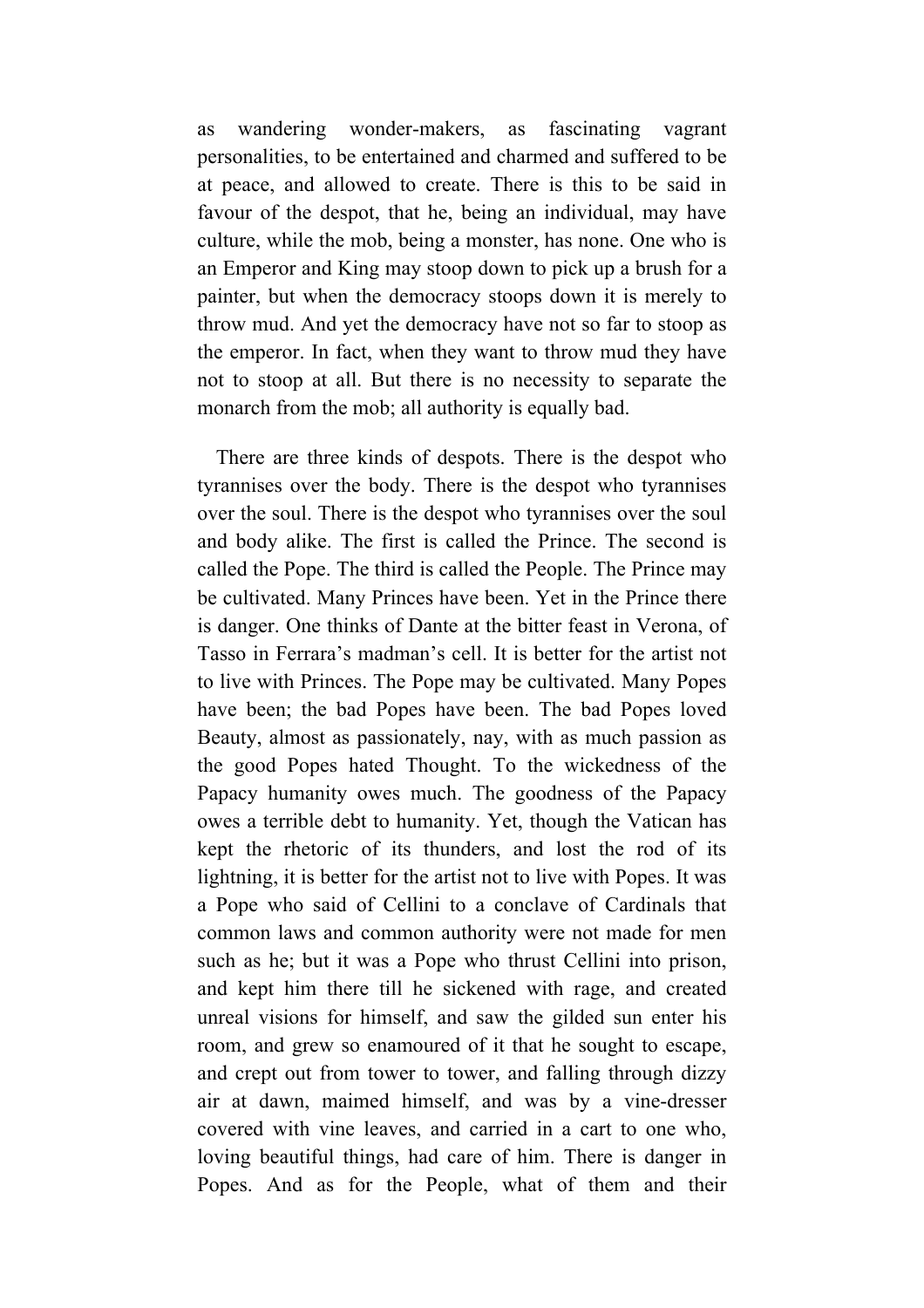authority? Perhaps of them and their authority one has spoken enough. Their authority is a thing blind, deaf, hideous, grotesque, tragic, amusing, serious, and obscene. It is impossible for the artist to live with the People. All despots bribe. The people bribe and brutalise. Who told them to exercise authority? They were made to live, to listen, and to love. Someone has done them a great wrong. They have marred themselves by imitation of their inferiors. They have taken the sceptre of the Prince. How should they use it? They have taken the triple tiara of the Pope. How should they carry its burden? They are as a clown whose heart is broken. They are as a priest whose soul is not yet born. Let all who love Beauty pity them. Though they themselves love not Beauty, yet let them pity themselves. Who taught them the trick of tyranny?

There are many other things that one might point out. One might point out how the Renaissance was great, because it sought to solve no social problem, and busied itself not about such things, but suffered the individual to develop freely, beautifully, and naturally, and so had great and individual artists, and great and individual men. One might point out how Louis XIV., by creating the modern state, destroyed the individualism of the artist, and made things monstrous in their monotony of repetition, and contemptible in their conformity to rule, and destroyed throughout all France all those fine freedoms of expression that had made tradition new in beauty, and new modes one with antique form. But the past is of no importance. The present is of no importance. It is with the future that we have to deal. For the past is what man should not have been. The present is what man ought not to be. The future is what artists are.

It will, of course, be said that such a scheme as is set forth here is quite unpractical, and goes against human nature. This is perfectly true. It is unpractical, and it goes against human nature. This is why it is worth carrying out, and that is why one proposes it. For what is a practical scheme? A practical scheme is either a scheme that is already in existence, or a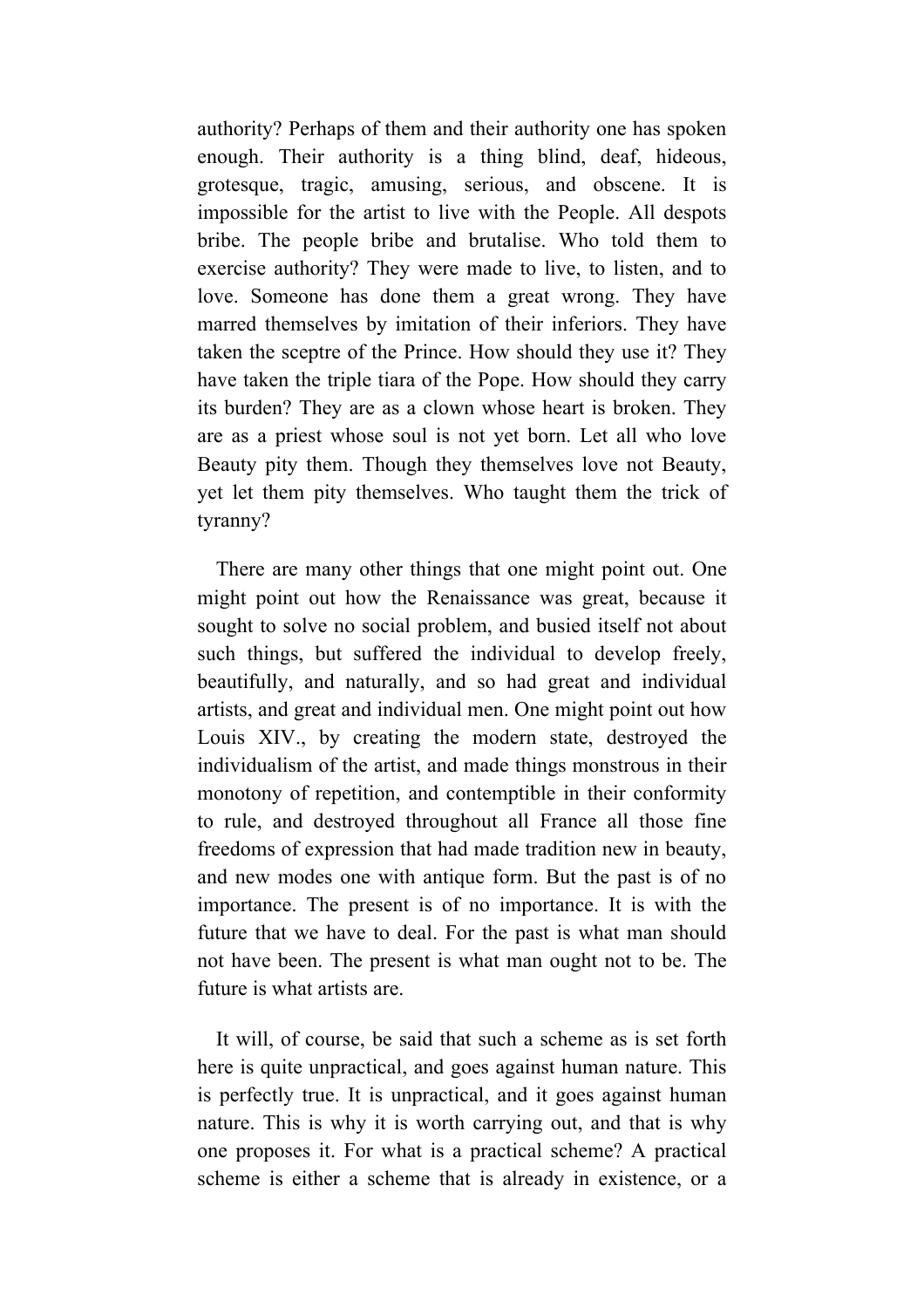scheme that could be carried out under existing conditions. But it is exactly the existing conditions that one objects to; and any scheme that could accept these conditions is wrong and foolish. The conditions will be done away with, and human nature will change. The only thing that one really knows about human nature is that it changes. Change is the one quality we can predicate of it. The systems that fail are those that rely on the permanency of human nature, and not on its growth and development. The error of Louis XIV. was that he thought human nature would always be the same. The result of his error was the French Revolution. It was an admirable result. All the results of the mistakes of governments are quite admirable.

It is to be noted also that Individualism does not come to man with any sickly cant about duty, which merely means doing what other people want because they want it; or any hideous cant about self-sacrifice, which is merely a survival of savage mutilation. In fact, it does not come to man with any claims upon him at all. It comes naturally and inevitably out of man. It is the point to which all development tends. It is the differentiation to which all organisms grow. It is the perfection that is inherent in every mode of life, and towards which every mode of life quickens. And so Individualism exercises no compulsion over man. On the contrary, it says to man that he should suffer no compulsion to be exercised over him. It does not try to force people to be good. It knows that people are good when they are let alone. Man will develop Individualism out of himself. Man is now so developing Individualism. To ask whether Individualism is practical is like asking whether Evolution is practical. Evolution is the law of life, and there is no evolution except towards Individualism. Where this tendency is not expressed, it is a case of artificially-arrested growth, or of disease, or of death.

Individualism will also be unselfish and unaffected. It has been pointed out that one of the results of the extraordinary tyranny of authority is that words are absolutely distorted from their proper and simple meaning, and are used to express the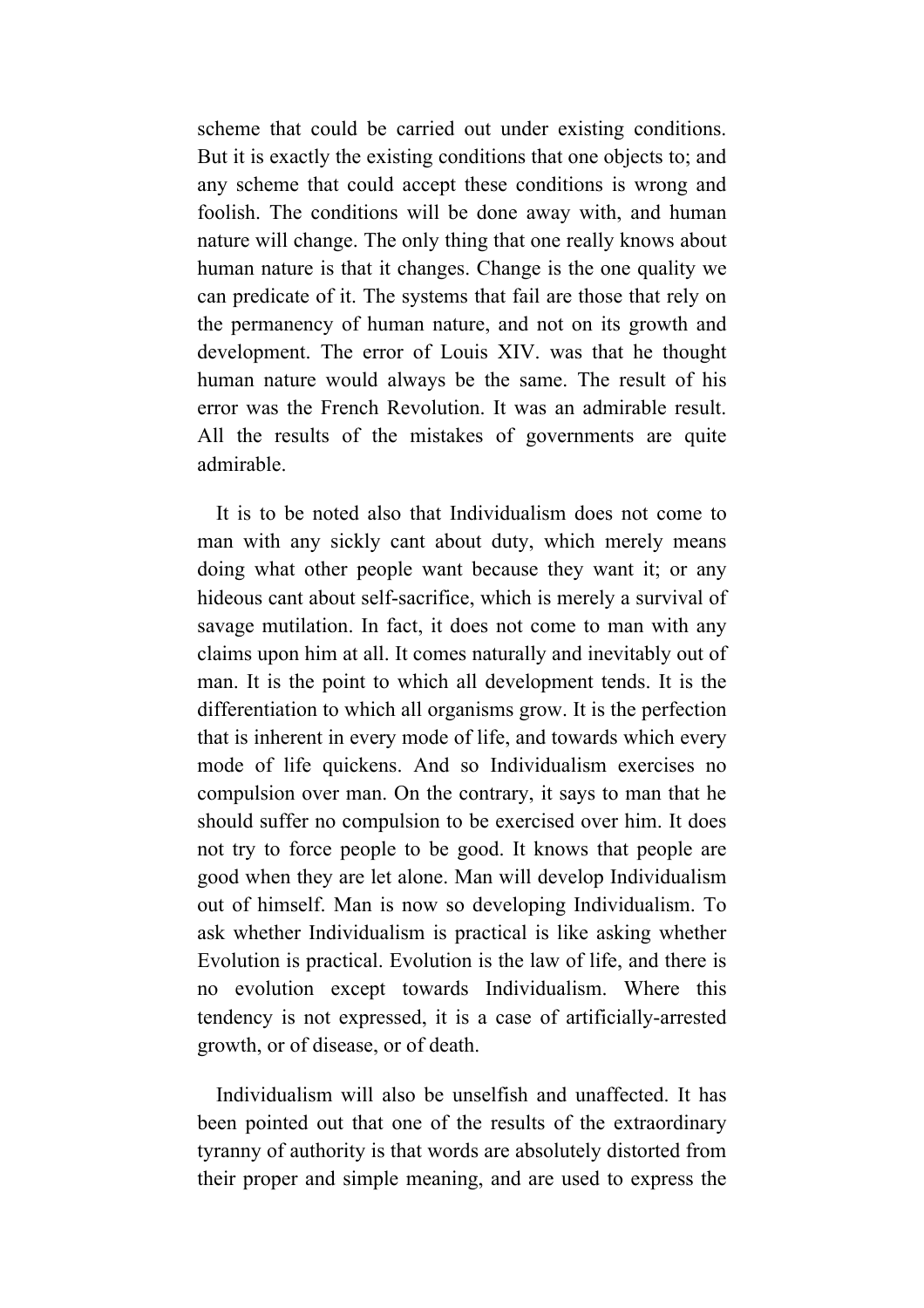obverse of their right signification. What is true about Art is true about Life. A man is called affected, nowadays, if he dresses as he likes to dress. But in doing that he is acting in a perfectly natural manner. Affectation, in such matters, consists in dressing according to the views of one's neighbour, whose views, as they are the views of the majority, will probably be extremely stupid. Or a man is called selfish if he lives in the manner that seems to him most suitable for the full realisation of his own personality; if, in fact, the primary aim of his life is self-development. But this is the way in which everyone should live. Selfishness is not living as one wishes to live, it is asking others to live as one wishes to live. And unselfishness is letting other people's lives alone, not interfering with them. Selfishness always aims at creating around it an absolute uniformity of type. Unselfishness recognises infinite variety of type as a delightful thing, accepts it, acquiesces in it, enjoys it. It is not selfish to think for oneself. A man who does not think for himself does not think at all. It is grossly selfish to require of ones neighbour that he should think in the same way, and hold the same opinions. Why should he? If he can think, he will probably think differently. If he cannot think, it is monstrous to require thought of any kind from him. A red rose is not selfish because it wants to be a red rose. It would be horribly selfish if it wanted all the other flowers in the garden to be both red and roses. Under Individualism people will be quite natural and absolutely unselfish, and will know the meanings of the words, and realise them in their free, beautiful lives. Nor will men be egotistic as they are now. For the egotist is he who makes claims upon others, and the Individualist will not desire to do that. It will not give him pleasure. When man has realised Individualism, he will also realise sympathy and exercise it freely and spontaneously. Up to the present man has hardly cultivated sympathy at all. He has merely sympathy with pain, and sympathy with pain is not the highest form of sympathy. All sympathy is fine, but sympathy with suffering is the least fine mode. It is tainted with egotism. It is apt to become morbid. There is in it a certain element of terror for our own safety. We become afraid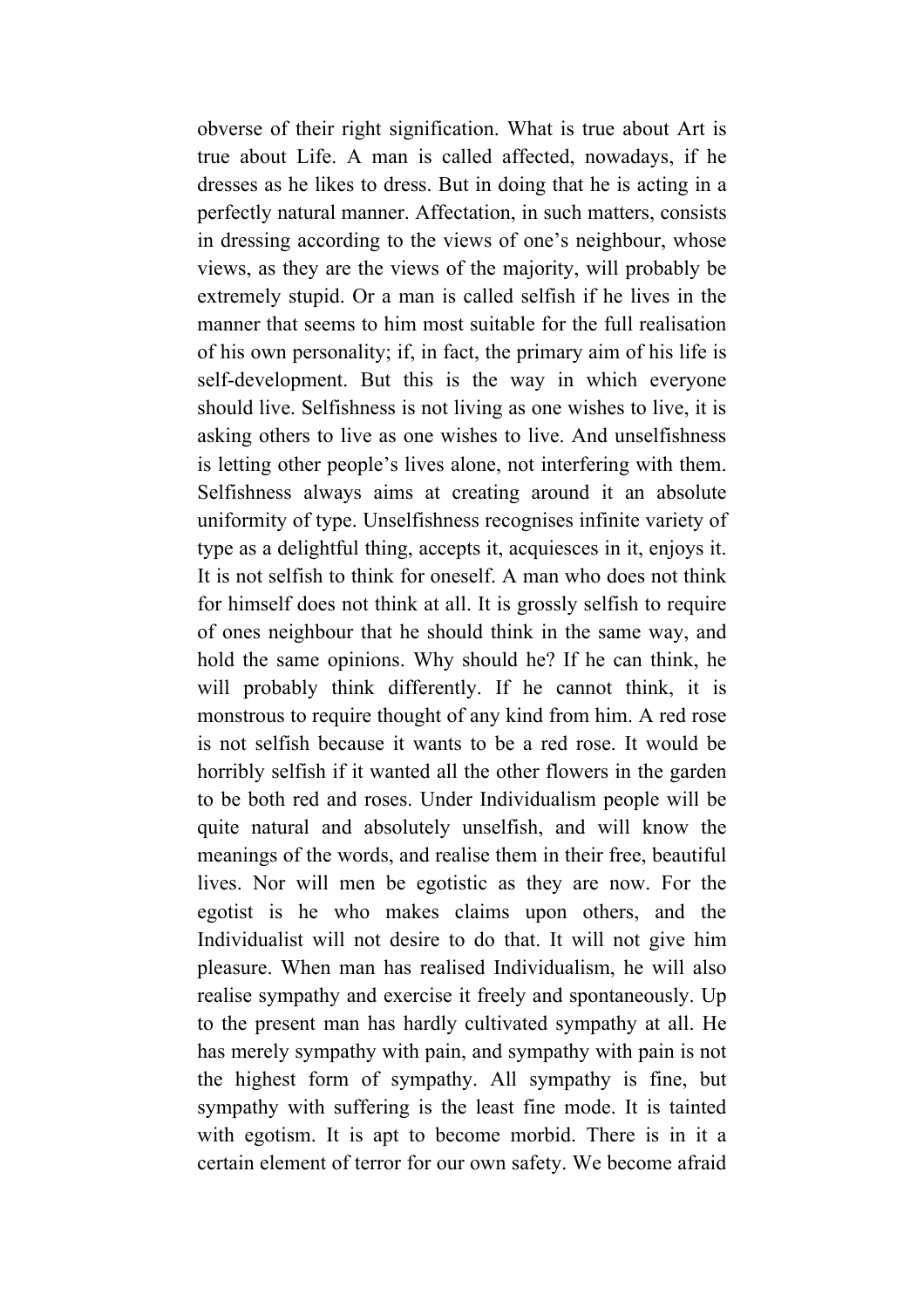that we ourselves might be as the leper or as the blind, and that no man would have care of us. It is curiously limiting, too. One should sympathise with the entirety of life, not with life's sores and maladies merely, but with life's joy and beauty and energy and health and freedom. The wider sympathy is, of course, the more difficult. It requires more unselfishness. Anybody can sympathise with the sufferings of a friend, but it requires a very fine nature – it requires, in fact, the nature of a true Individualist – to sympathise with a friend's success.

In the modern stress of competition and struggle for place, such sympathy is naturally rare, and is also very much stifled by the immoral ideal of uniformity of type and conformity to rule which is so prevalent everywhere, and is perhaps most obnoxious in England.

Sympathy with pain there will, of course, always be. It is one of the first instincts of man. The animals which are individual, the higher animals, that is to say, share it with us. But it must be remembered that while sympathy with joy intensifies the sum of joy in the world, sympathy with pain does not really diminish the amount of pain. It may make man better able to endure evil, but the evil remains. Sympathy with consumption does not cure consumption; that is what Science does. And when Socialism has solved the problem of poverty, and Science solved the problem of disease, the area of the sentimentalists will be lessened, and the sympathy of man will be large, healthy, and spontaneous. Man will have joy in the contemplation of the joyous life of others.

For it is through joy that the Individualism of the future will develop itself. Christ made no attempt to reconstruct society, and consequently the Individualism that he preached to man could be realised only through pain or in solitude. The ideals that we owe to Christ are the ideals of the man who abandons society entirely, or of the man who resists society absolutely. But man is naturally social. Even the Thebaid became peopled at last. And though the cenobite realises his personality, it is often an impoverished personality that he so realises. Upon the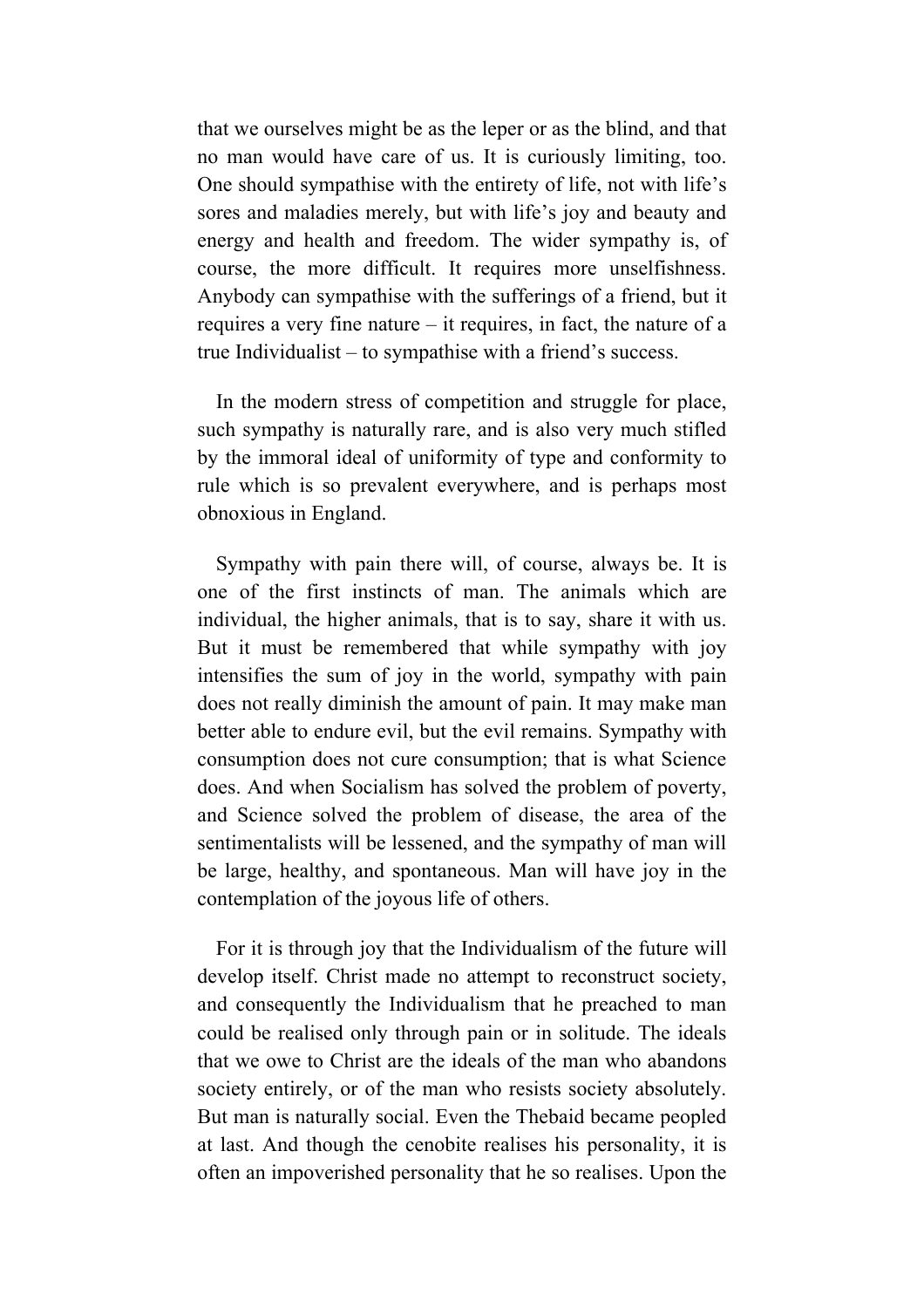other hand, the terrible truth that pain is a mode through which man may realise himself exercises a wonderful fascination over the world. Shallow speakers and shallow thinkers in pulpits and on platforms often talk about the world's worship of pleasure, and whine against it. But it is rarely in the world's history that its ideal has been one of joy and beauty. The worship of pain has far more often dominated the world. Mediaevalism, with its saints and martyrs, its love of selftorture, its wild passion for wounding itself, its gashing with knives, and its whipping with rods – Mediaevalism is real Christianity, and the mediaeval Christ is the real Christ. When the Renaissance dawned upon the world, and brought with it the new ideals of the beauty of life and the joy of living, men could not understand Christ. Even Art shows us that. The painters of the Renaissance drew Christ as a little boy playing with another boy in a palace or a garden, or lying back in his mother's arms, smiling at her, or at a flower, or at a bright bird; or as a noble, stately figure moving nobly through the world; or as a wonderful figure rising in a sort of ecstasy from death to life. Even when they drew him crucified they drew him as a beautiful God on whom evil men had inflicted suffering. But he did not preoccupy them much. What delighted them was to paint the men and women whom they admired, and to show the loveliness of this lovely earth. They painted many religious pictures – in fact, they painted far too many, and the monotony of type and motive is wearisome, and was bad for art. It was the result of the authority of the public in art-matters, and is to be deplored. But their soul was not in the subject. Raphael was a great artist when he painted his portrait of the Pope. When he painted his Madonnas and infant Christs, he is not a great artist at all. Christ had no message for the Renaissance, which was wonderful because it brought an ideal at variance with his, and to find the presentation of the real Christ we must go to mediaeval art. There he is one maimed and marred; one who is not comely to look on, because Beauty is a joy; one who is not in fair raiment, because that may be a joy also: he is a beggar who has a marvellous soul; he is a leper whose soul is divine; he needs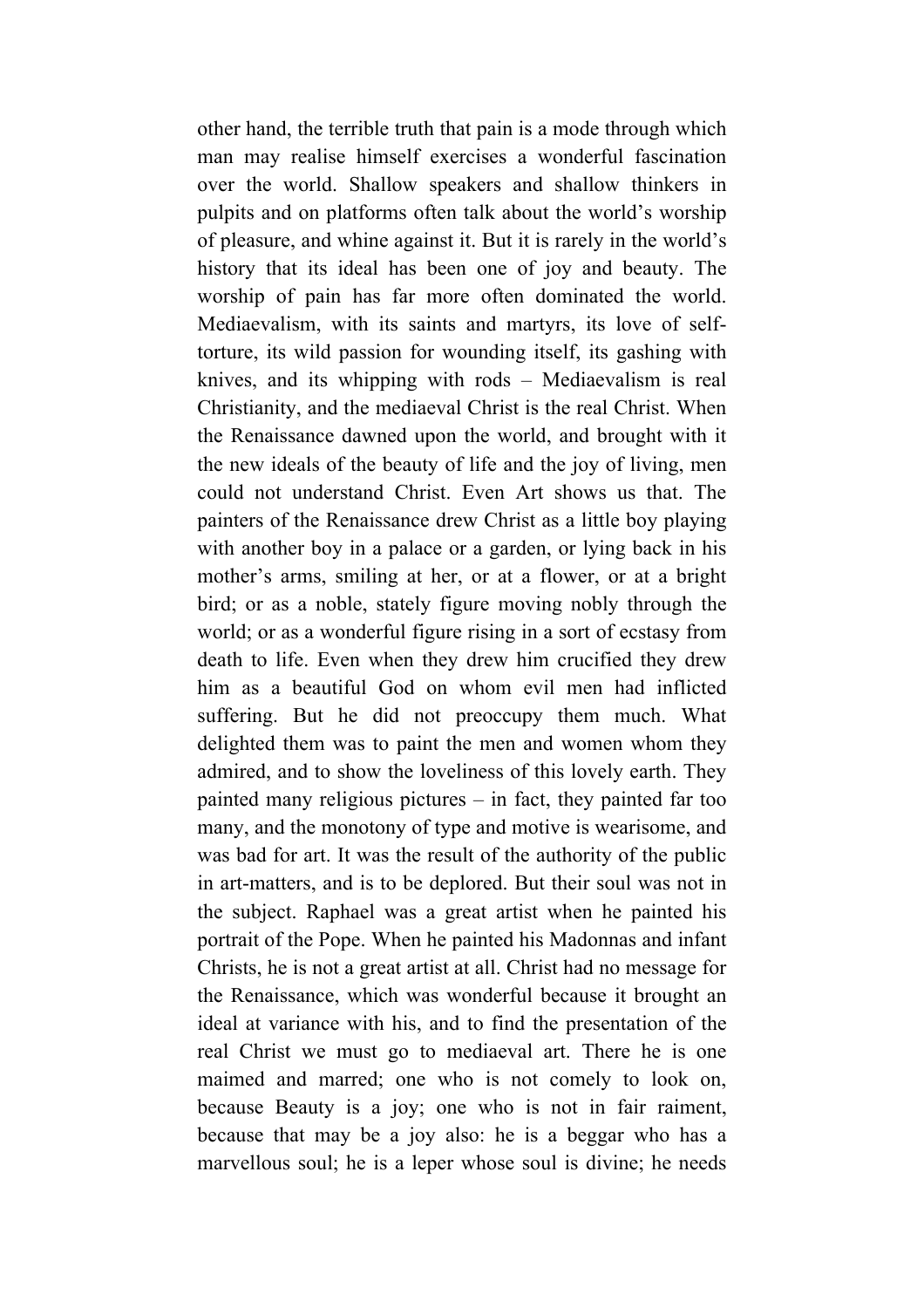neither property nor health; he is a God realising his perfection through pain.

The evolution of man is slow. The injustice of men is great. It was necessary that pain should be put forward as a mode of self-realisation. Even now, in some places in the world, the message of Christ is necessary. No one who lived in modern Russia could possibly realise his perfection except by pain. A few Russian artists have realised themselves in Art; in a fiction that is mediaeval in character, because its dominant note is the realisation of men through suffering. But for those who are not artists, and to whom there is no mode of life but the actual life of fact, pain is the only door to perfection. A Russian who lives happily under the present system of government in Russia must either believe that man has no soul, or that, if he has, it is not worth developing. A Nihilist who rejects all authority, because he knows authority to be evil, and welcomes all pain, because through that he realises his personality, is a real Christian. To him the Christian ideal is a true thing.

And yet, Christ did not revolt against authority. He accepted the imperial authority of the Roman Empire and paid tribute. He endured the ecclesiastical authority of the Jewish Church, and would not repel its violence by any violence of his own. He had, as I said before, no scheme for the reconstruction of society. But the modern world has schemes. It proposes to do away with poverty and the suffering that it entails. It desires to get rid of pain, and the suffering that pain entails. It trusts to Socialism and to Science as its methods. What it aims at is an Individualism expressing itself through joy. This Individualism will be larger, fuller, lovelier than any Individualism has ever been. Pain is not the ultimate mode of perfection. It is merely provisional and a protest. It has reference to wrong, unhealthy, unjust surroundings. When the wrong, and the disease, and the injustice are removed, it will have no further place. It will have done its work. It was a great work, but it is almost over. Its sphere lessens every day.